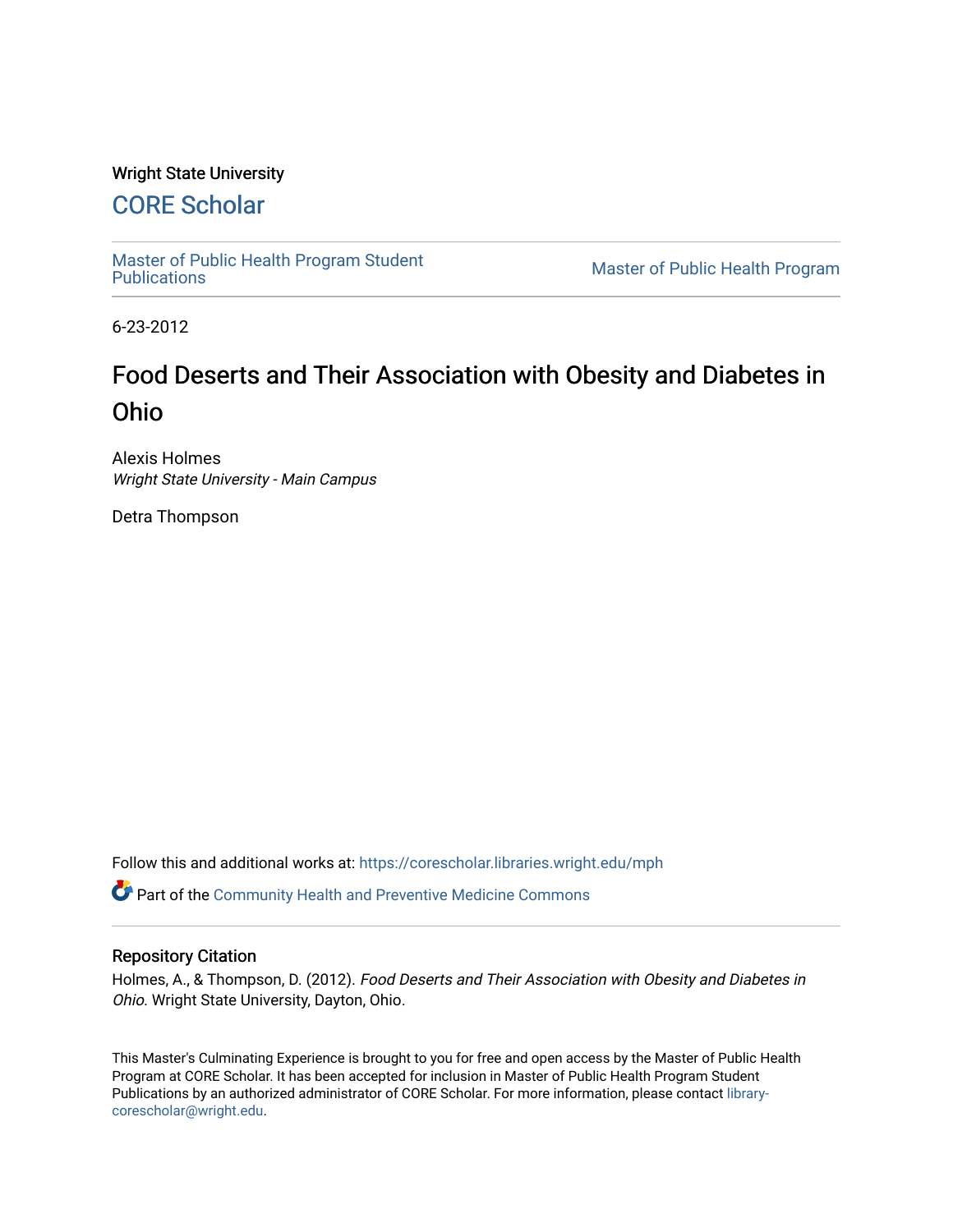# **Food deserts and their association with obesity and diabetes in Ohio**

# Wright State University

Alexis Holmes Detra Thompson 6/23/2012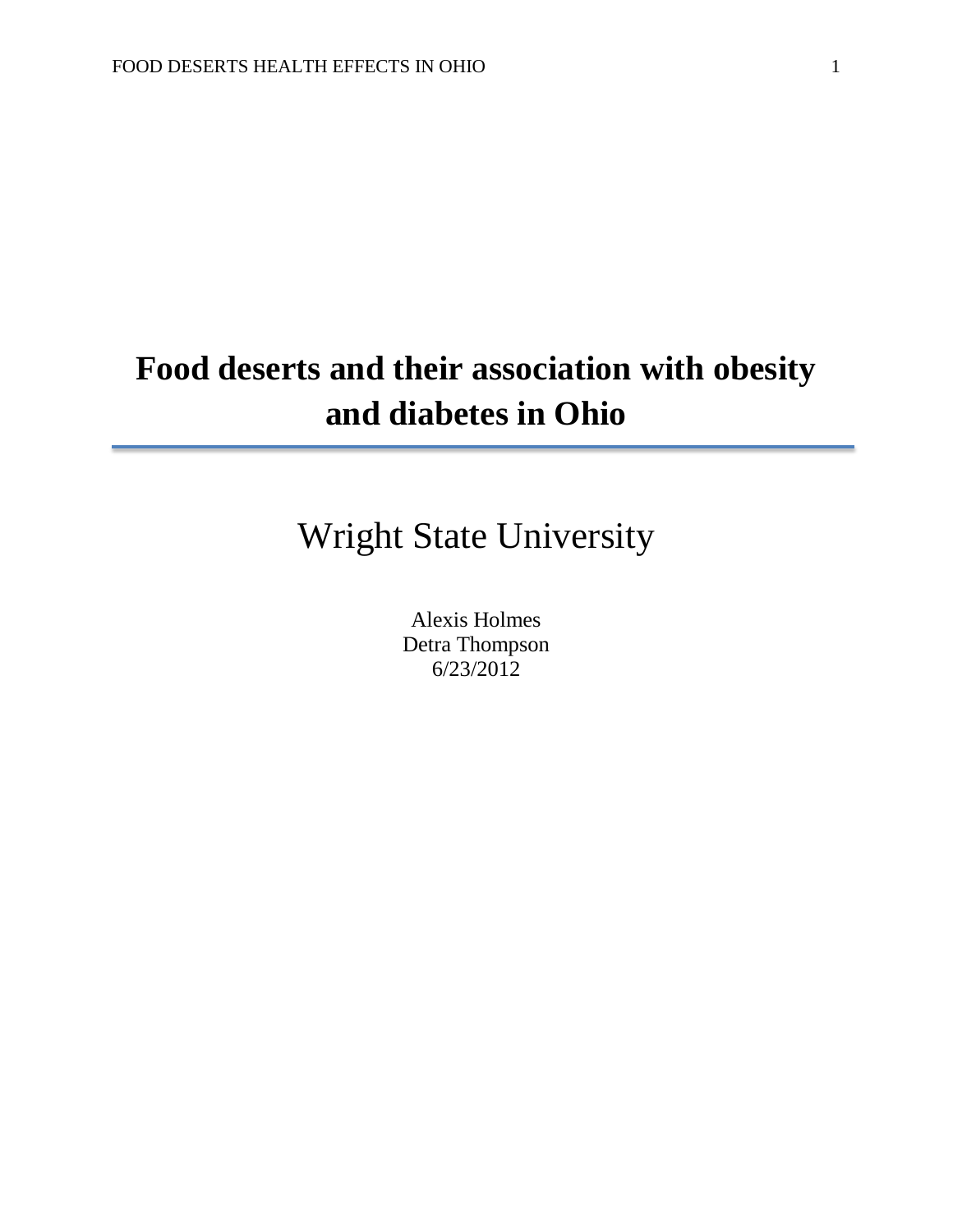### **Acknowledgements**

We would like to thank Dr. Naila Khalil and Dr. William Spears for their continuous support. Without their guidance, knowledge and experience, this project would not have been possible. We would also like to thank our families for their encouragement throughout the duration of this Culminating Experience.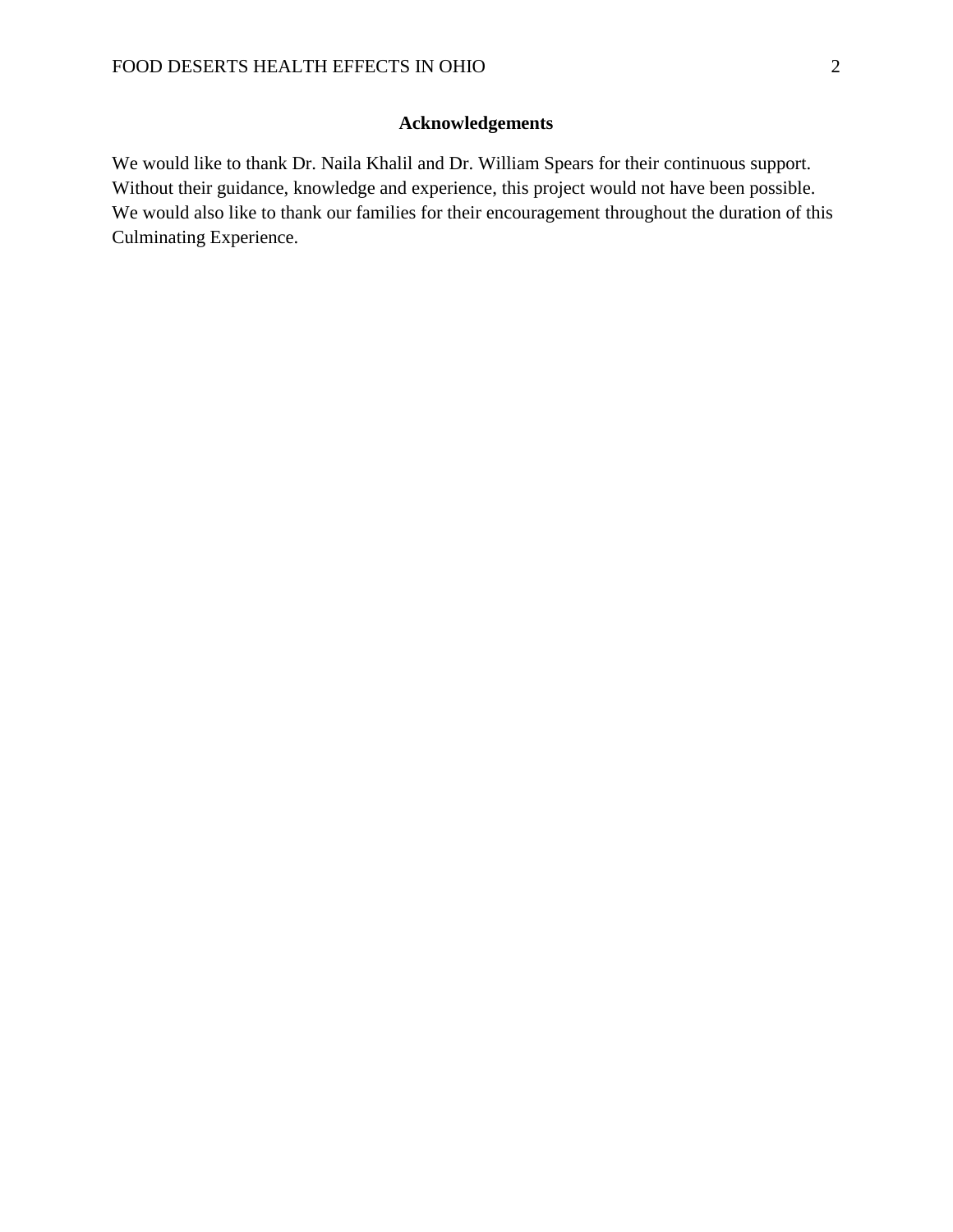### **Table of Contents**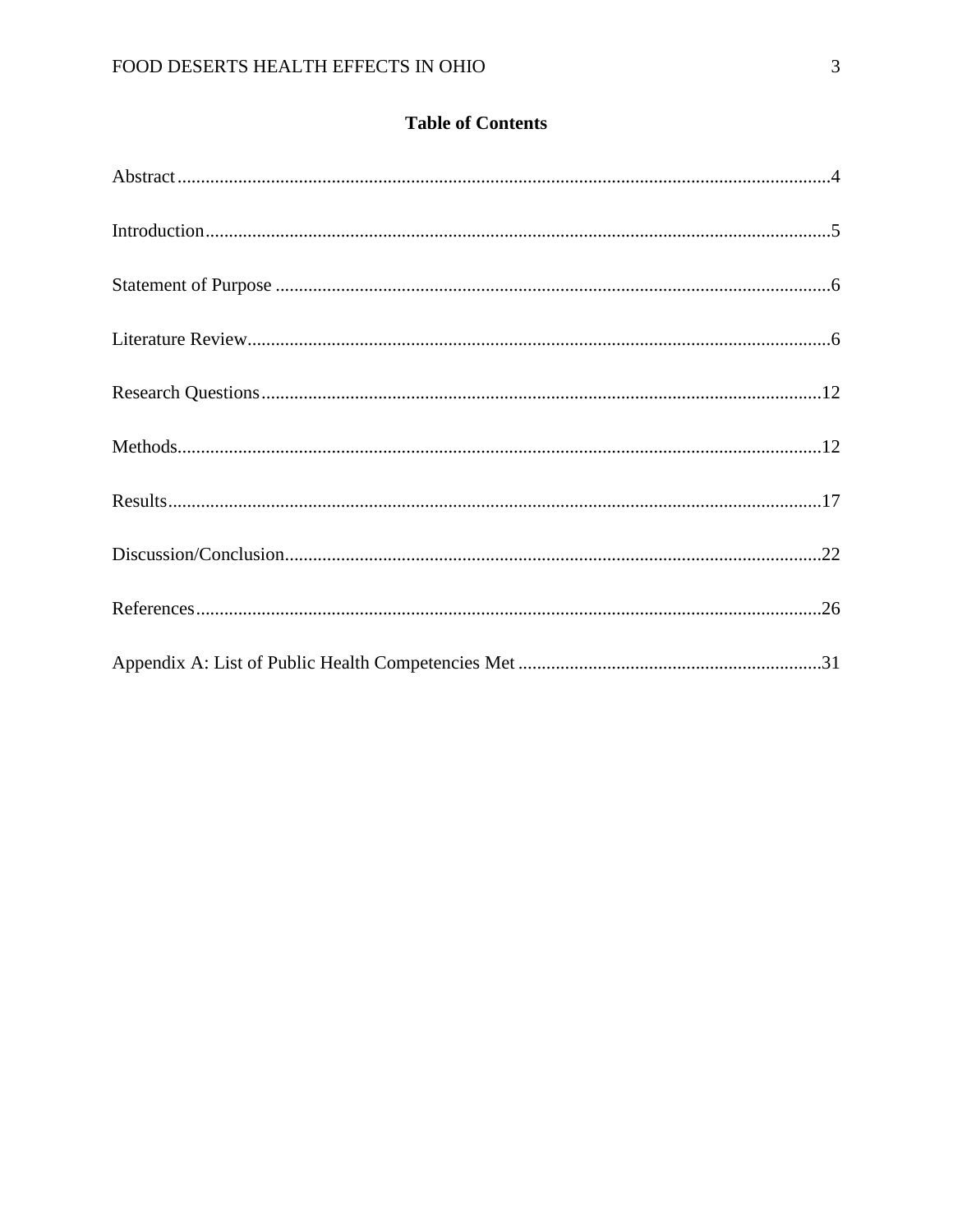#### Abstract

Objective- The purpose of this study was to explore the association of food access, and availability, on prevalence of diabetes and obesity in Ohio census tracts designated as food deserts.

Methods- County and census tract-level data were combined from the USDA Food Environment Atlas and USDA Food Desert Locator respectively. Statistical analysis was conducted using IBM Statistical Package for Social Sciences (SPSS). Non-normally distributed variables were assessed using the Mann-Whitney nonparametric U-test and Spearman's correlation coefficient. Significance was considered at the  $p<0.05$  level.

Results- The mean rate of obesity and diabetes in Ohio in food deserts are 29.5% and 10.7%, when compared to Ohio (29.2%, 10.7%) rates, and US rates (35.7%, 8.3%), respectively. No significant difference was found in the mean percentages of the population with diabetes in rural versus urban communities. Rural communities were found to have a significantly higher rate of obesity. Supercenters and convenience stores without gas were found to be directly related to the incidence of diabetes in the overall observed population. Convenience stores with no gas, fast food restaurants and recreational facilities were found to be negatively correlated to the percentage of the population comprised of African Americans. Poverty had a strong influence in the African American population. Low poverty communities were found to have nearly twice as many farmers' markets as communities with a high poverty level.

Conclusion- This study concludes that the accessibility of supermarkets and club stores were correlated to the number of cases of obesity, as was the number of convenience stores with gas, and farmers; markets. Future research should highlight the association of food deserts and diabetes. Futures studies should also feature analysis of data collected on an individual level.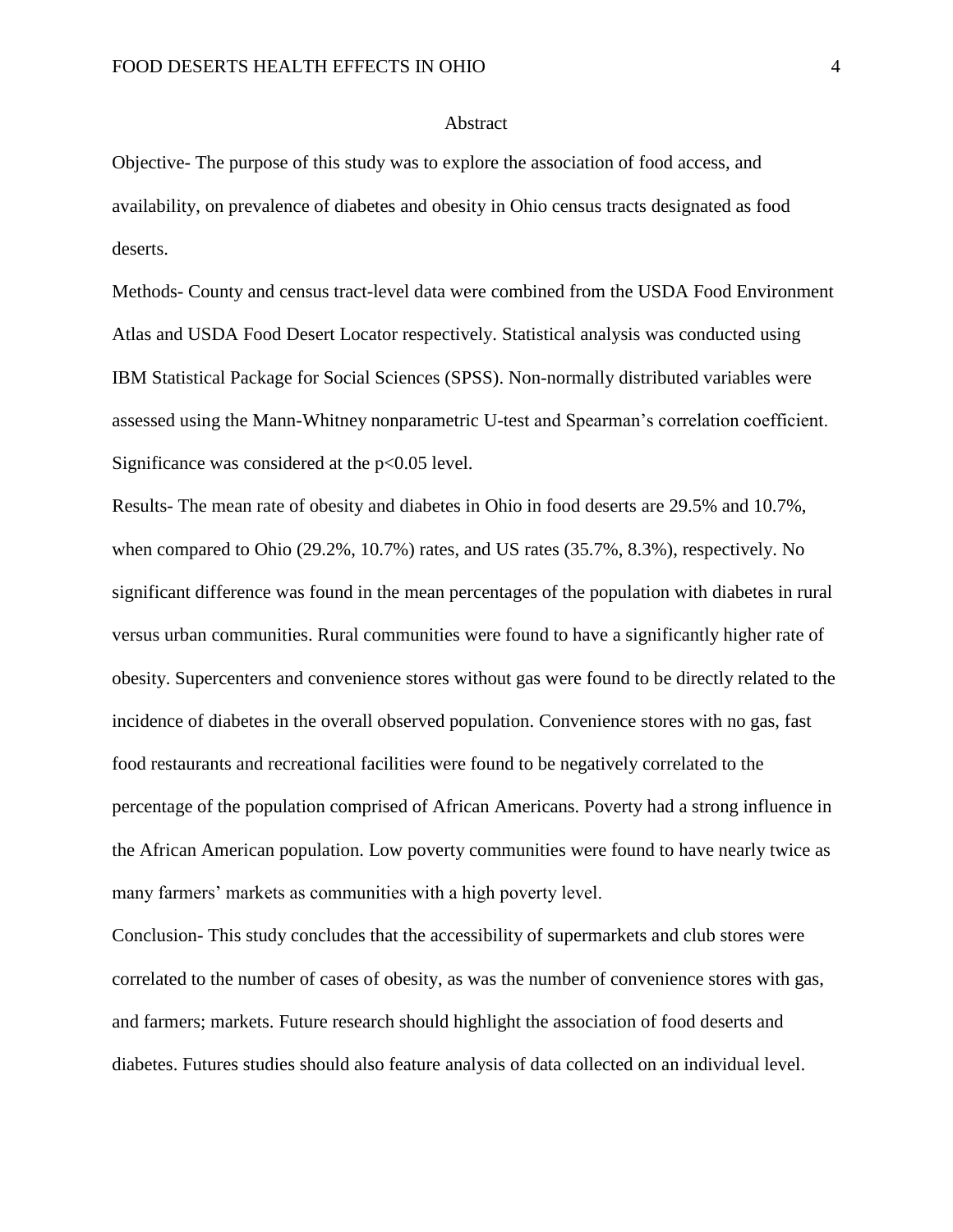#### **Food deserts and their health effects in Ohio**

Many Americans are aware of the recommended food intake guidelines in order to lead a healthy life. However, not all are meeting the daily-recommended intake of fruits and vegetables, and are far exceeding the recommended intake of fat, added sugars and sodium. This contributes to several adverse health outcomes including obesity and numerous chronic diseases.

The American Dietetic Association, the National Institutes of Health, and many other national organizations recommend a balanced diet based on the US Department of Agriculture's Food Guide Pyramid (Story, Kaphingst, Robinson-O'Brien, & Glanz, 2008). Recently, the USDA's food guide pyramid has been replaced with the concept of "My plate" to provide Americans with a simpler, easier guide. All foods are placed in one of five categories: grains, vegetables, fruits, dairy, and protein foods (with the exception of beans and peas, which are considered both protein foods and vegetables) (USDA, 2011).

Chronic diseases are responsible for 7 out of 10 deaths in United States each year. In the year 2005 alone the prevalence of chronic disease among Americans totaled 133 million (CDC, 2012). The most prevalent chronic diseases are cardiovascular disease, diabetes, and cancer. Poor diet, lack of physical activity, tobacco use and excessive consumption of alcohol are all modifiable behaviors that are known to contribute to the onset of these chronic illnesses (CDC, 2012). Poor eating habits contribute to the increased epidemics of obesity and chronic diseases, more than individual factors like knowledge, skills or motivation (Story et al., 2008).

The concept of "food deserts" was first introduced in Scotland in the early 1990s to explain disparities in food pricing. It is a term applied to areas with limited access to chain grocery stores. A food desert is any area where it is difficult to obtain healthy food. Food deserts are environments that are not conducive to health, presenting barriers that restrict access to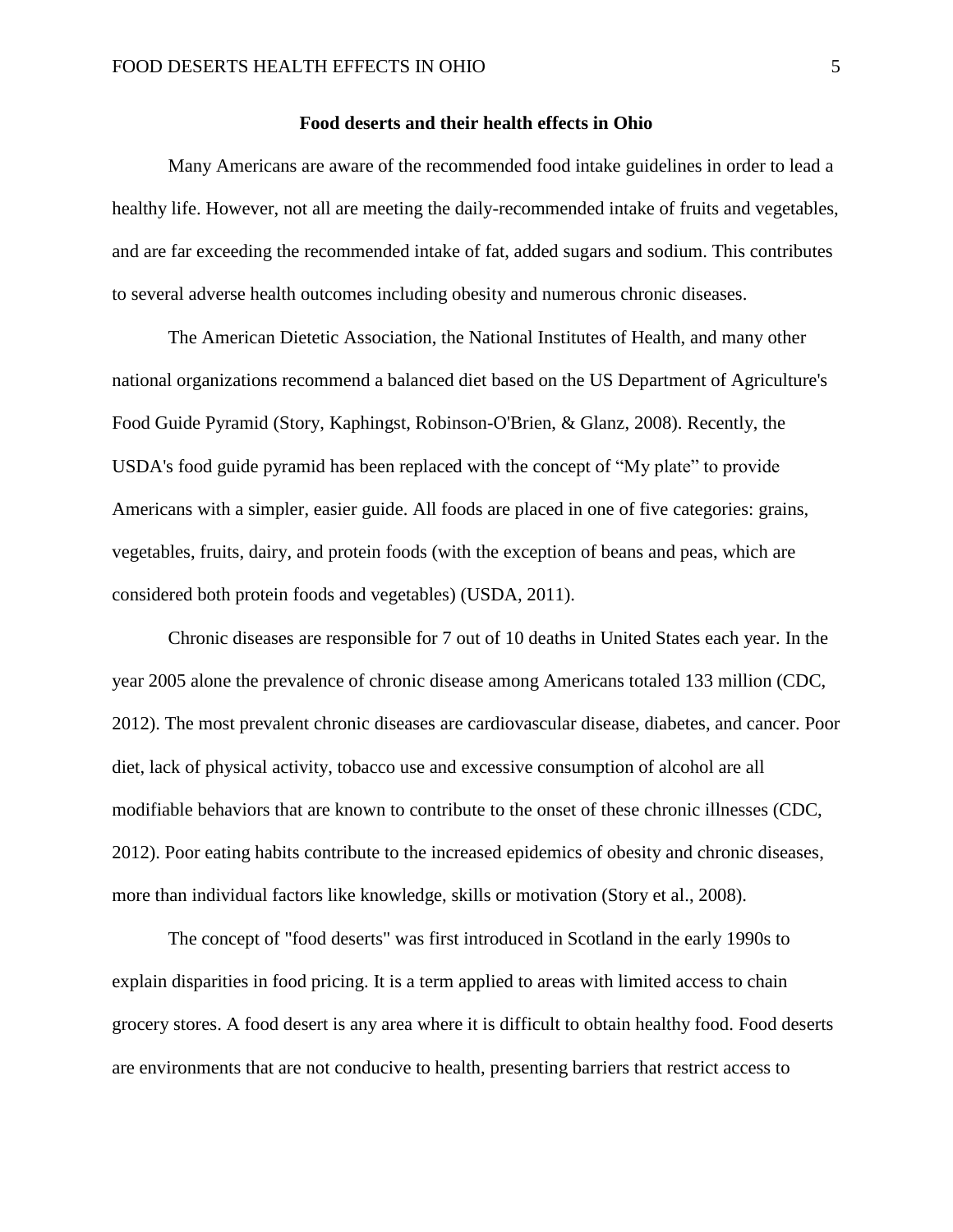healthy food. Barriers to be considered are lack of access to food retailers, availability of nutritious foods, or affordability of foods. Currently, there are some sections of the population that lack access to healthy food. For instance, people living in low-income and/or predominantly black neighborhoods generally have less access to grocery stores and supermarkets (Zenk et al., 2011). Food deserts are most prevalent in areas of low socio-economic minority communities (Beaulac, Kristjansson, & Cummins, 2009).

#### **Statement of Purpose**

The purpose of this study is to explore the effect of foods deserts on prevalence of diabetes and obesity and population characteristics in Ohio.

#### **Literature Review**

Healthy People 2010 aimed to reduce obesity in children and adolescents in the US by 5%. (Department of Health and Human Services, 1990). However, between the years 2000 to 2008, obesity increased 3% among 2-19 year olds (Ogden & Carroll, 2008). As response to this increase in obesity, several initiatives were undertaken, including a \$400 million healthy food initiative (Department of Health and Human Services, 2000), the founding of White House Childhood Obesity Task Force, (White House Task Force on Childhood Obesity, 2010, 2010) and an updated strategic plan giving obesity prevention a priority in the Department of Health and Human Services (Department of Health and Human Services, 2009).

One of the major current public health concerns is the increase prevalence in obesity and preventable diet-related diseases (Ver Ploeg et al., 2009). As a result of this increase, \$800 billion is spent annually in the US on health care costs (Schumacher, Nischan, & Simon, 2011). The annual cost to US taxpayers in 2005 for obesity and diabetes alone was \$115 billion and \$130 billion, respectively. In 2005, nearly1 of every 2 adults suffered from at least one chronic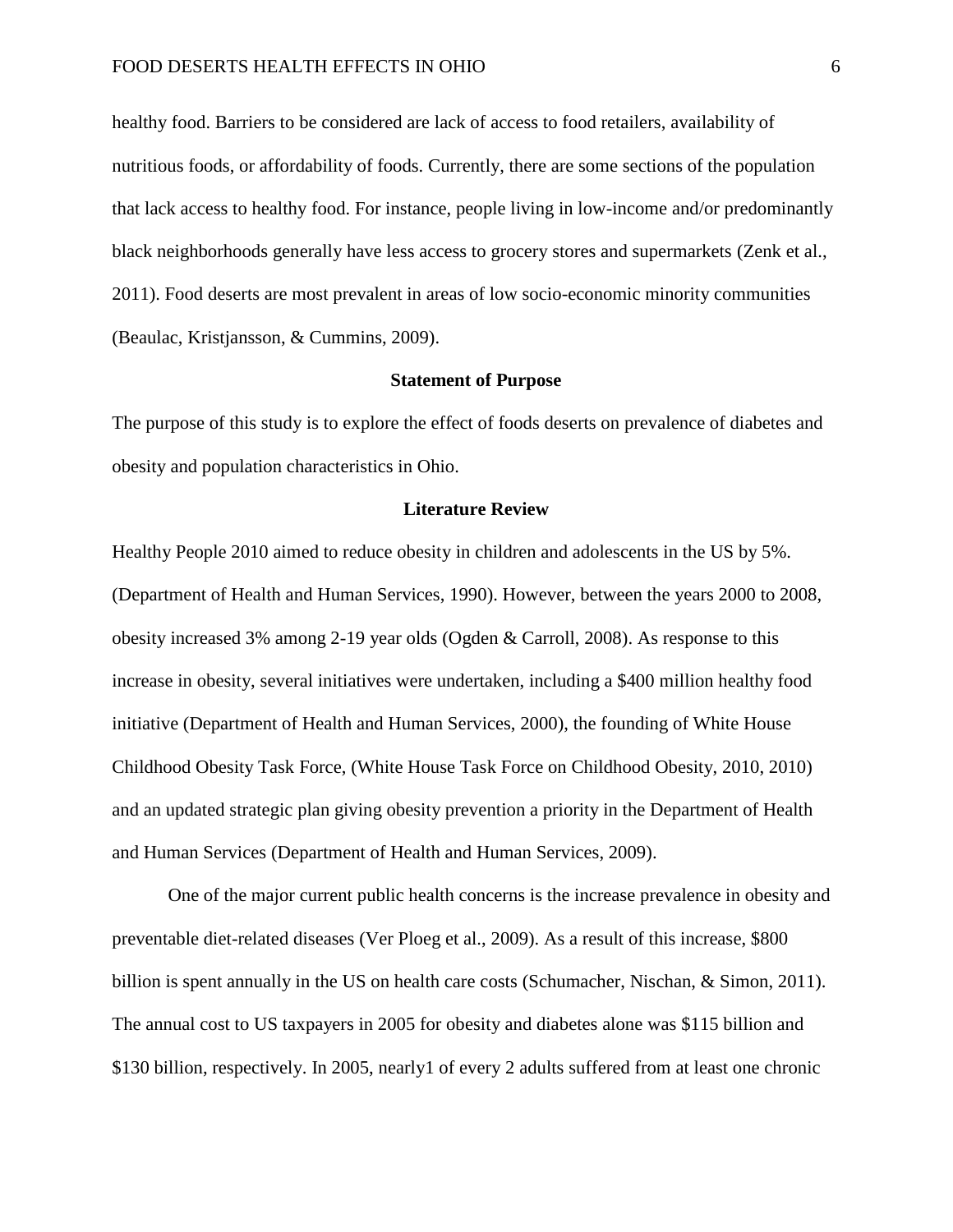illness (Wu & Green, 2000). According to the CDC, 1 in every 3 adults is obese and almost 1 in 5 youth between the ages of 6 and 19 is obese (CDC, 2012). Moreover obesity is a major concern for youth and adolescents, as they grow into obese adults (An & Sturm, 2012).

#### **Food Deserts**

While there is no universal definition for a food desert, in the United States, "food deserts" are areas that have limited access to healthy, affordable food, are generally found in urban and rural low-income neighborhoods. Congress wanted to find a way to measure how many people have limited access to healthy food and who lived in those areas due to the Let's Move initiative; the initiative proposed the HFFI will increase the availability of food. The Healthy Food Financing Initiative Working Group defines a food desert as a low-income census tract where a substantial number or percentage of residents has low access to a supermarket or large grocery store (Breneman & Ver Ploeg, 2009). Low access to a healthy food retail outlet in urban areas is living more than 1 mile from a grocery store or large supermarket, or more than 10 miles away from a retail location if living in rural areas. The distance between the place of residence and the nearest supermarket is measured as the distance between the center of a onekilometer square area and the nearest grocery store or supermarket. Once this distance has been calculated for each separate area, the estimated number of people more than a mile away from a grocery store or supermarket is collected to determine the census tract level. At least 33 percent of the population, or a minimum of 500 people in the tract, must have low access to a supermarket or grocery store to be identified as living in a food desert. It is estimates that a total of 13.6 million people in these census tracts have low access to a supermarket or large grocery store (Breneman & Ver Ploeg, 2009). These areas are less likely to include grocery stores, or outlets from which people can obtain healthy, nutritious foods at affordable prices. The New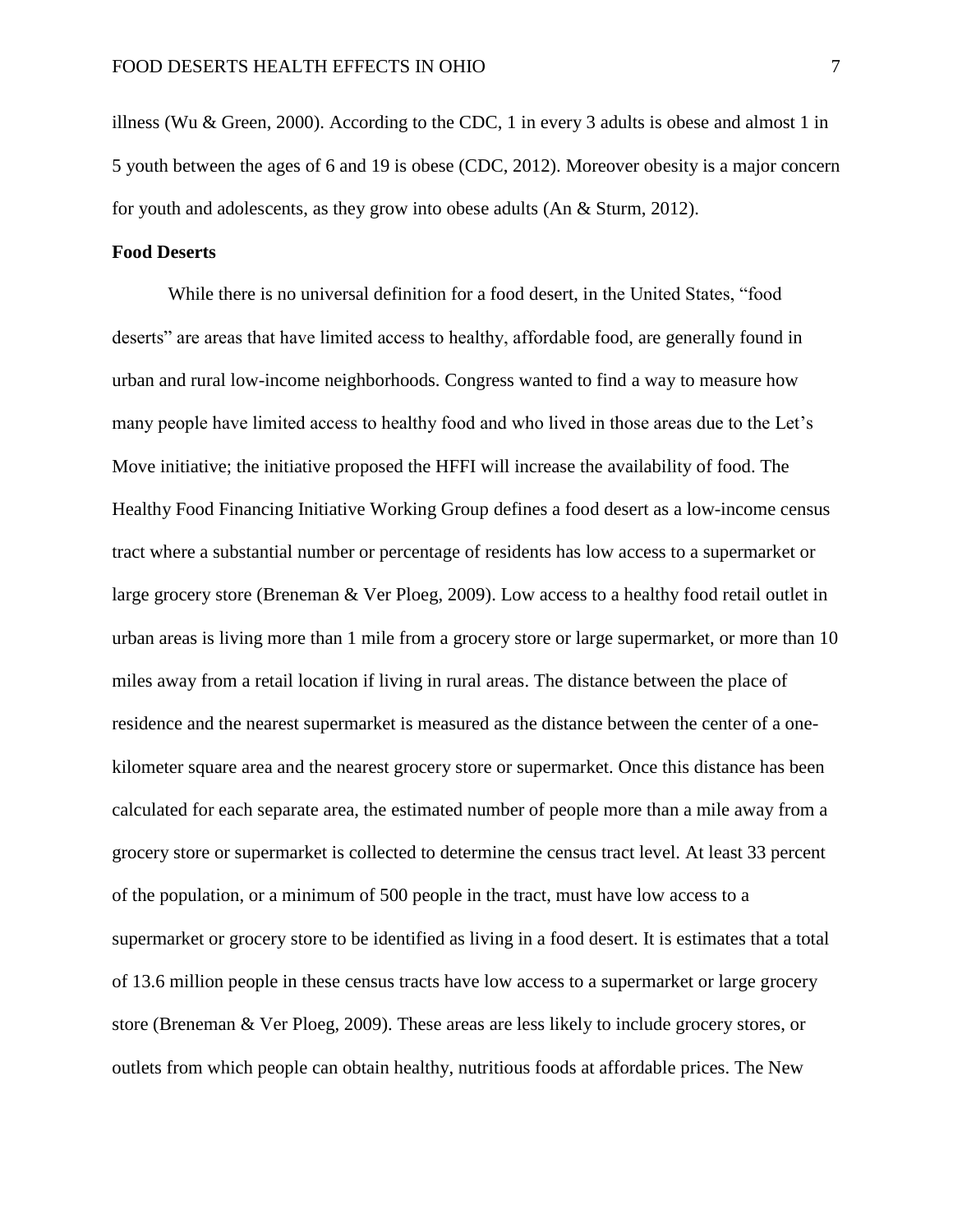#### FOOD DESERTS HEALTH EFFECTS IN OHIO 8

Markets Tax Credit program defines low-income census tract as any tract where the rate of poverty is at least 20 percent and the median family income for the tract does not exceed 80 percent of the statewide median family income for tracts located inside a metropolitan area, or 80 percent of the greater between statewide median family income and metropolitan median family income if the tract is not located in a metropolitan area (Breneman & Ver Ploeg, 2009).

Food insecurity has been connected to obesity (Dinour, Bergen, & Yeh, 2007). This relationship suggests that people living in food deserts are more likely to select foods that are higher in caloric content but lower in nutritional value (Murphy, 2011). These unhealthy food selections put this population at a higher risk of suffering from chronic illnesses like diabetes, cardiovascular disease, and obesity (Murphy, 2011).

The Food and Trust Policy recently reported that 23 million Americans or more living in food deserts and are at greater risk for obesity and obesity-related diseases (Steyn et al., 2007). In urban environments, a growing understanding of the relationship between diet and health in the recent years has led to increased analysis of the accessibility of competitively priced healthful foods (Sparks, Bania, & Leete, 2011). In the United States 2.3 million households live more than a mile from a supermarket and have no vehicle to access food. Households of an additional 3.4 million do not have access to a car and or live ½ mile to a mile away from the supermarket (Ver Ploeg, 2009).

#### **Lack of Access to Food Retailers**

People living in areas with limited access generally rely on small grocery or convenience stores that may not carry all the foods recommended for a healthy diet, or may offer them at substantially higher prices (Ver Ploeg et al., 2009).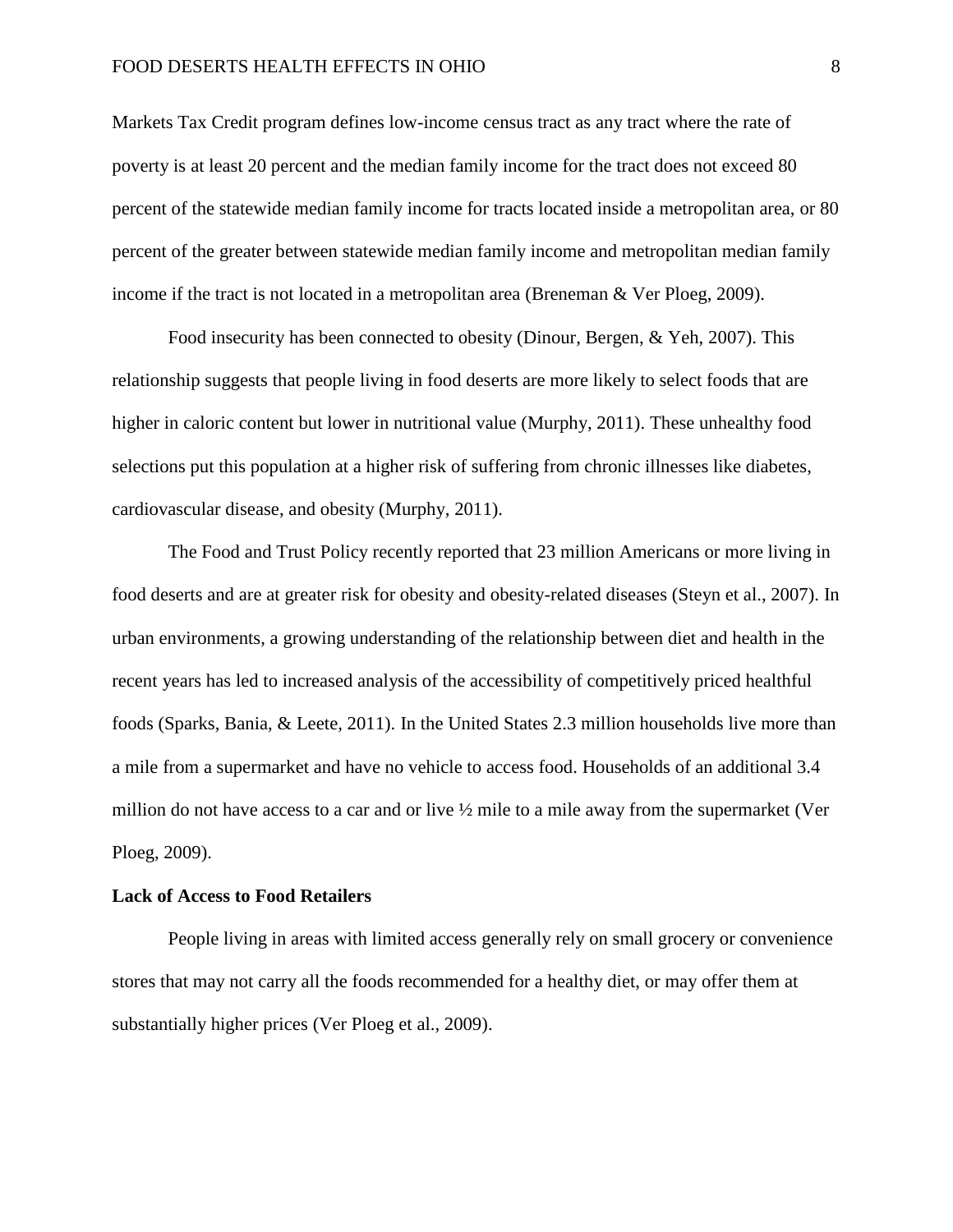Food access describes one's ability to reach local food retail outlets by use of convenient forms of transportation. Because full service markets may be further away, residents in these areas are more likely to buy food from convenience stores that stock mainly cheap, processed foods, usually high in fats and sugars (Bauer, 2004). Food retailers are discouraged from opening chains in urban and low-income rural communities because of crime rates, transportation costs and low return on investment (Bitler, 2009). Residents of food deserts have no choice but to utilize private cars, travel several miles on foot, or use public modes of transportation to obtain healthful foods (Bauer, 2004).

#### **Nutrition**

Nutrition is the provision of the materials in the form of food to support life. Fruit and vegetable intake are important components of a healthy diet but are under-consumed especially among low-income groups that already have high obesity prevalence rates (Jilcott, Keyserling, Crawford, McGuirt, & Ammerman, 2011). According to the United States Department of Agriculture's 2011 MyPlate healthy eating initiative, there are 5 components of a healthful meal: Grains, vegetables, fruits, dairy and protein foods. The initiative highlights a pie chart-like diagram of the proportions of each group a balanced meal should be composed of. At least half of the plate should be fruits and vegetables. The other half of a dinner plate should be made up of grains and protein, with more emphasis on the grains. Dairy should be incorporated into the meal, but it should not be a main course.

An and Sturm (2012) proposed two hypotheses to improve the diet quality and prevent weight gain (1) improve access to grocery stores and supermarkets or (2) reducing exposure to small food stores, fast food and convenience store. Convenience foods, including products such as candy, sugary beverages, processed meats and cheeses, canned products, pre-cooked frozen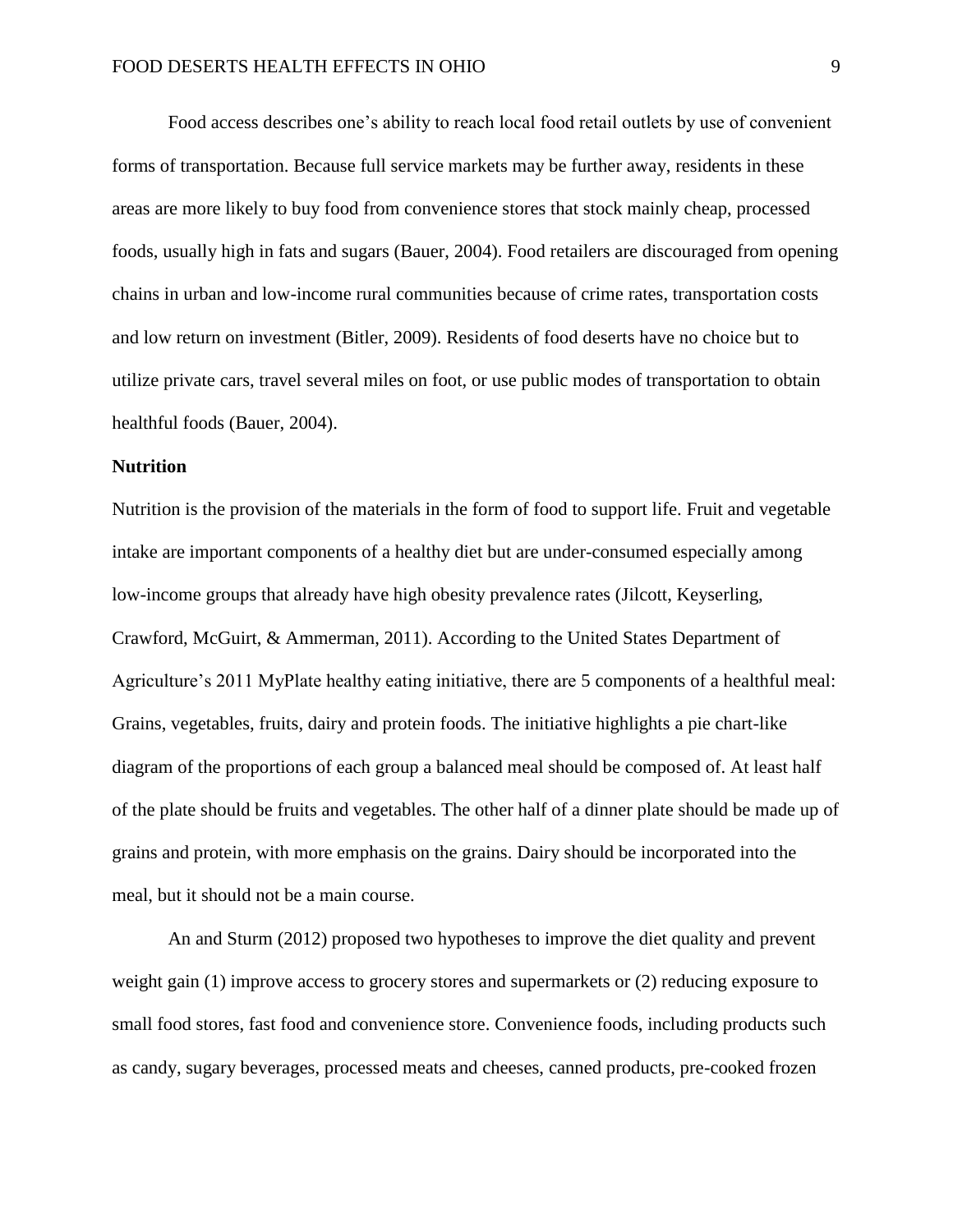meals and fast foods require little or no preparation before eating, and normally contain higher amounts of sodium (Jeffrery, Baxter, McGuire, & Linde, 2006).

Health-threatening conditions like obesity and chronic illnesses like diabetes, cardiovascular disease and cancer are attributed to an excess food intake or lack of exercise. Cardiovascular disease has been linked to an omega 3 fats deficiency in diets. Omega-3 fatty acids are most commonly found in marine and plant oils. These acids, also called n-3 fatty acids, have many health benefits, and are considered essential fatty acids, because they cannot be synthesized by the human body alone, but are vital for normal metabolism. Omega-3s are essential for normal growth and development, and may play an important role in the prevention and treatment of coronary artery disease, hypertension, diabetes, arthritis other inflammatory and autoimmune disorders, and cancer (Simopoulos, 2011).

#### **Availability of Nutritious Foods**

Food availability describes access to healthy foods and beverages sold or served at retail food outlets. The prevalence of food deserts in poorer neighborhoods is driven by lack of consumer demand since the poor have less money to spend on healthy nutritious foods, which tend to cost more than convenience foods (Bitler, 2009). Consequently, this disallows urban residents the benefits of healthy foods at affordable prices (Yeh & Katz, 2006). The Healthy People 2010 initiative emphasizes the importance of increasing consumption of healthy foods because most Americans do not meet the dietary recommendations, however healthier foods are not equally available to everyone (Department of Health and Human Services, 2005). Researcher Mari Gallagher and associates pioneered a study that, instead of looking at areas that had been designated food deserts, calculated the food balance, a ratio of fringe stores to mainstream food venues. A community is said to be food balanced when large grocery stores are roughly the same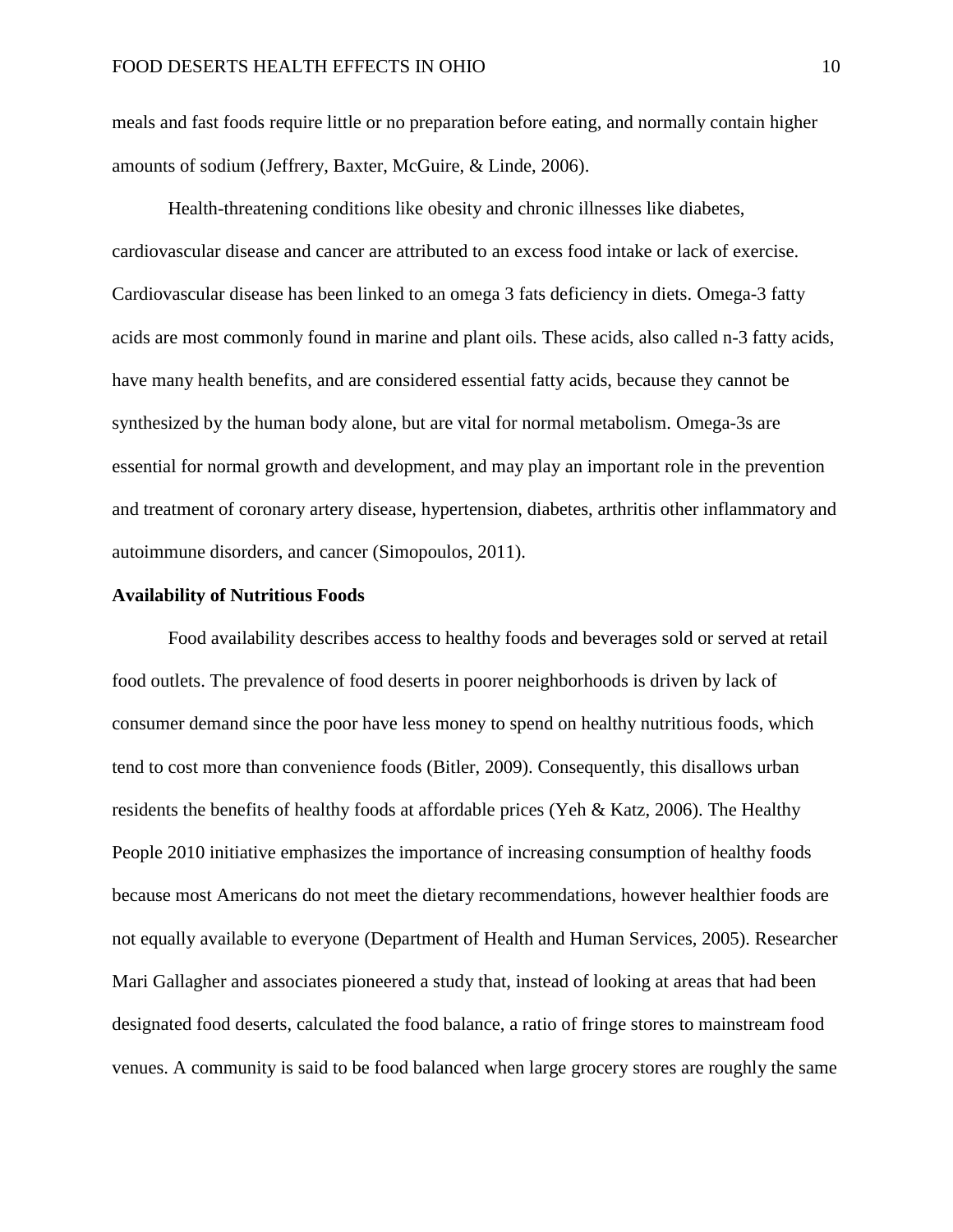distance as a fringe food venue, making both venues equally easy to get to. Gallagher's study found that fringe food in Chicago was far easier to access for areas with a high concentration of single mothers and children (Mari Gallagher Research & Consulting Group, 2010).

#### **Affordability of Food**

Food affordability impacts low-income people. Instead of shopping for the healthiest food they can get have to purchase affordable Purchasing food may compete with paying for other necessities like housing, clothing and transportation (Ver Ploeg et al., 2009). Supermarkets frequently have a wider variety of foods, at better prices than smaller stores, sometimes saving consumers up to 75% of the cost, and providing better quality (Wilson, 1994).

#### **Racial and Socioeconomic Disparity and Food Availability**

There is strong evidence showing associations between socioeconomic status and racial/ethnic disparities and diet (Kant, Graubraud, & Kumanyika, 2007). These disparities can lead to disproportionate prevalence of obesity and diet-related disease (Department of Health and Human Services, 2009). For example, African Americans have a higher risk of dying than Caucasians in the US, which is 146% higher for stroke, 131% higher for heart disease, and 208% higher for diabetes (National Center for Health Statistics, 2009). Research has shown that lowincome African American neighborhoods have fewer supermarkets and more liquor stores and convenience stores than higher income Caucasian neighborhoods, respectively (Zenk et al., 2011). Food security, defined as access by all people, at all times to enough food for an active, healthy life (Nord, Colemen-Jensen, Andrews, & Carlson, 2010). An estimated 11.1% of Americans have "low food security" and 4.1% have "very low food security" with African Americans and Latinos estimated to have doubled the national rates (Nord, Andrews, & Carlson, 2007).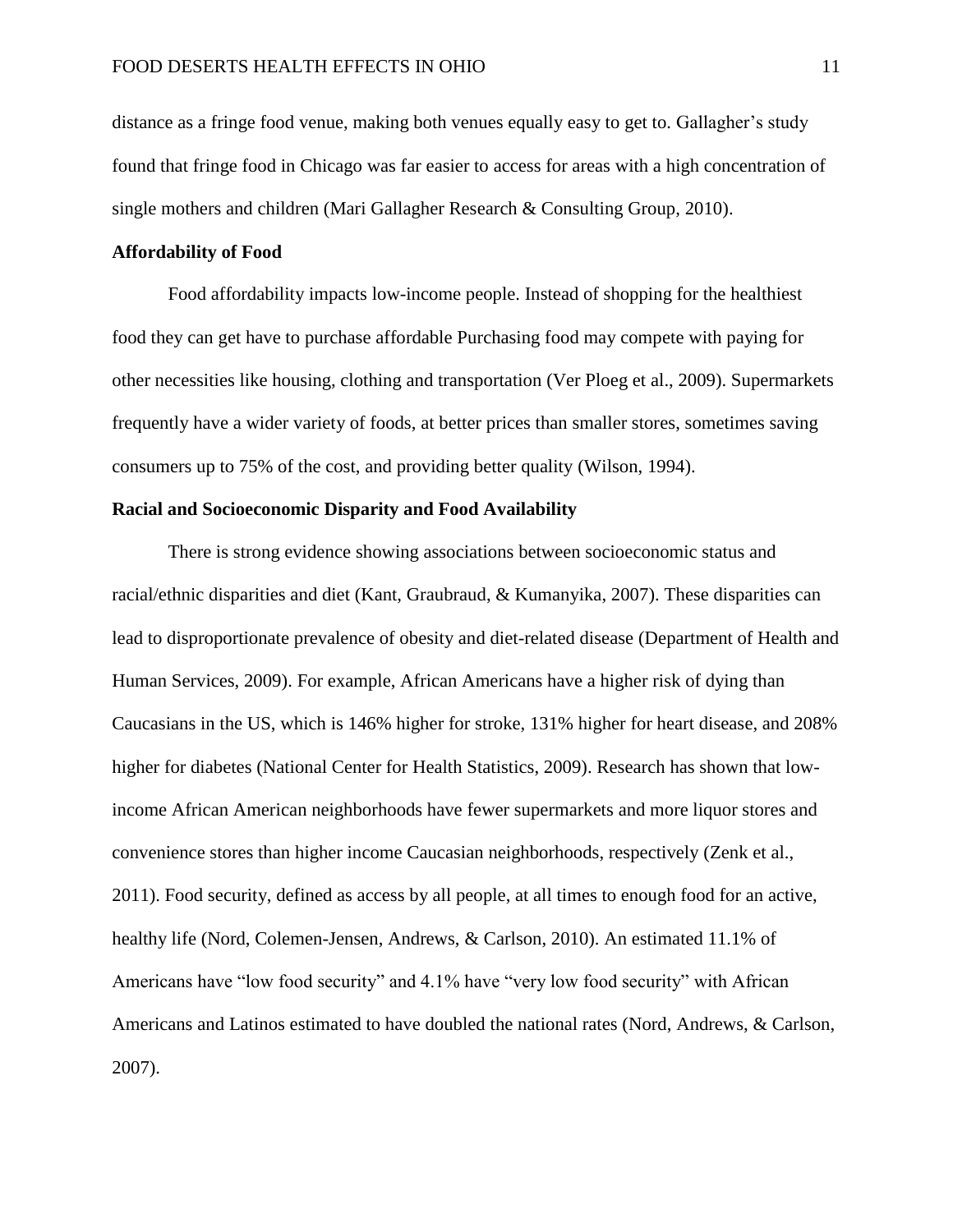#### **Research Questions**

In this study, we desire to answer the following questions:

- 1. Are the diabetes and obesity rates higher in census tracts or counties designated as food deserts?
- 2. Are African Americans more susceptible to living in a food desert?
- 3. Is the number of grocery stores per capita directly related to the number of obese and diabetics in a community?
- 4. Do areas with high poverty rates have less access to supermarkets or recreational facilities?

#### **Methods**

#### **Data Sources**

The two sources used for this analysis were:

- 1) The Food Desert Locator Documentation (www.ers.usda.gov/data/fooddesert/documentation.html)
- 2) The Food Environment Atlas (www.ers.usda.gov/foodatlas/documentation.htm)

#### **The Food Desert Locator**

The Food Desert Locator is an online database that includes characteristics only for census tracts that qualify as food deserts. It provides a spatial summary of food-desert census tracts located throughout the U.S. It also provides population characteristics and offers data for community planning or research purposes. The food desert locator initiative began in 2009, in an effort to provide access to affordable and nutritious food.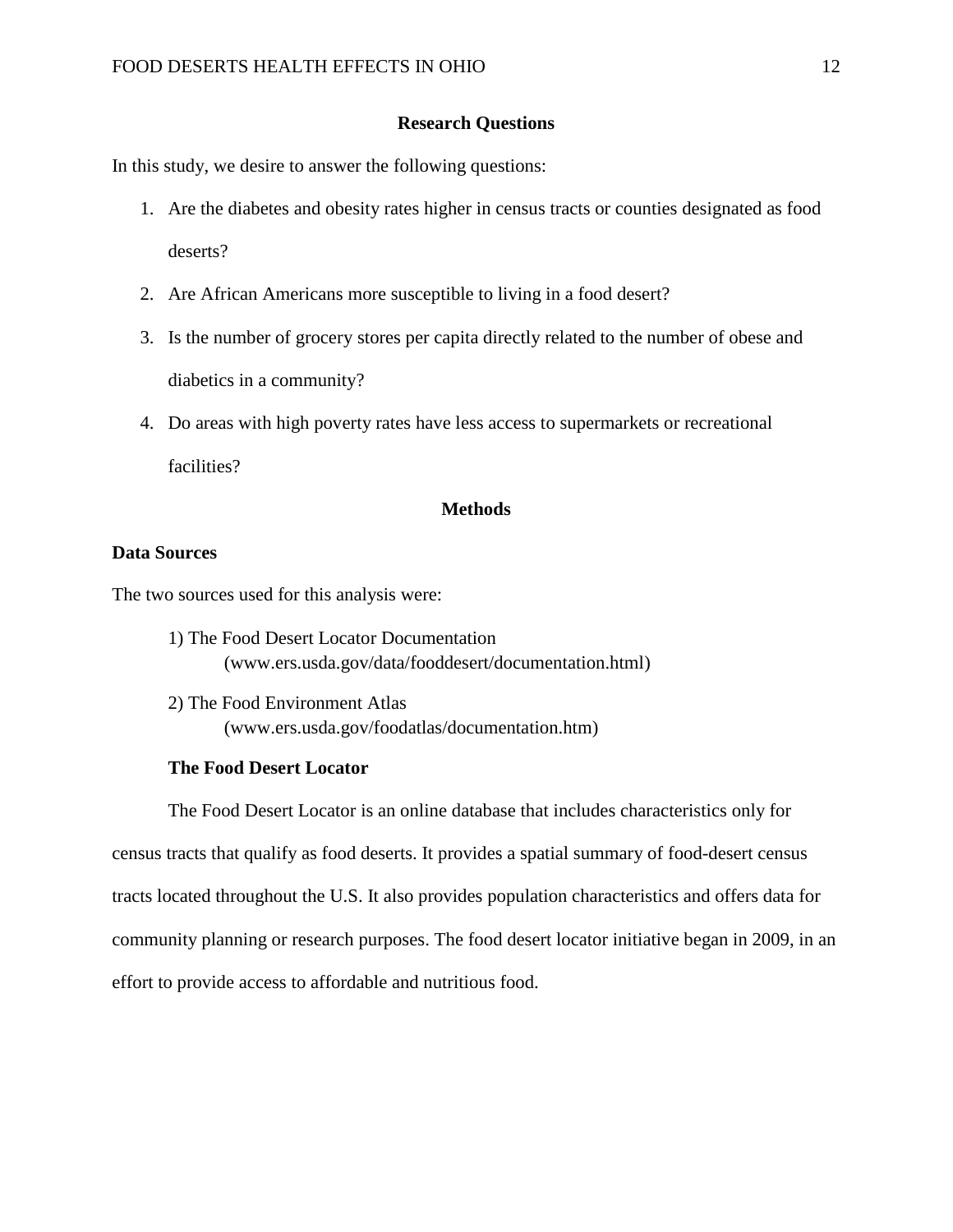**Food Desert definition:** To qualify as a food desert tract, at least 33 percent of the tract's population or a minimum of 500 people in the tract must have low access to a supermarket or large grocery store.

 A **food desert** is defined by HFFI Working Group as a low-income census tract where a number of residents have share low access to a large grocery store or supermarket. The Treasury Department's census tract must meet criteria to qualify low-income.

Low-income census tract is any tract:

- where at least 20 percent and the population has income below the USDA poverty rate and,
- in a metropolitan area the median family income does not exceed or 80 percent of the statewide median family income for metropolitan census tracts.
- in a non-metropolitan area 80 percent of the greater amount between statewide median family income and metropolitan median family income.
- Low access to a healthy food retail outlet is as living more than 1 mile from a grocery store or large supermarket in urban areas, or more than 10 miles away from a retail location if living in rural areas.
- A census tract is considered rural when an area contains a population of less than 2,500 people, and all other tracts are considered urban.

The use of this criteria is based on the definition above there are in 6,529 fooddesert census tracts in the continental U.S. Approximately 75 percent of these food desert tracts are urban, with the remaining 25 percent designated as rural. The Food Desert Locator includes characteristics for the census tract that qualify as food deserts.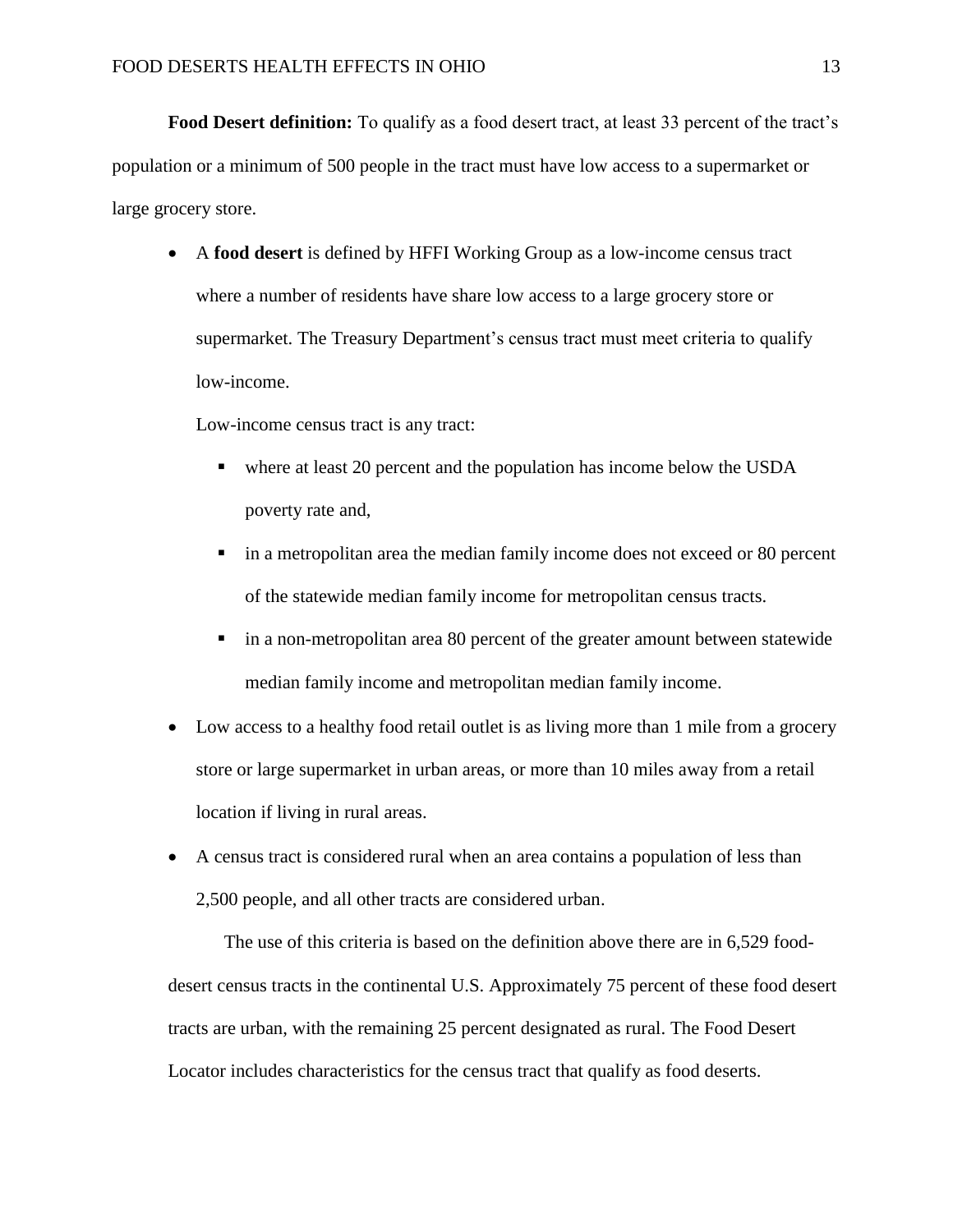#### **The Food Environment Atlas**

The Food Environment Atlas is an online database, which provides information regarding diet quality and food choices at county level throughout the U.S. It provides an overview of socio-demographic characteristics of a community and how it accesses healthy foods. The Atlas includes factors such as store/restaurant proximity, food prices and nutrition assistance programs. Also included are a few health status indicators, access to physical activity centers. In total this database had 168 indicators related to food availability.

#### **Data Variables**

The descriptions of the variables use in his analysis are as follows: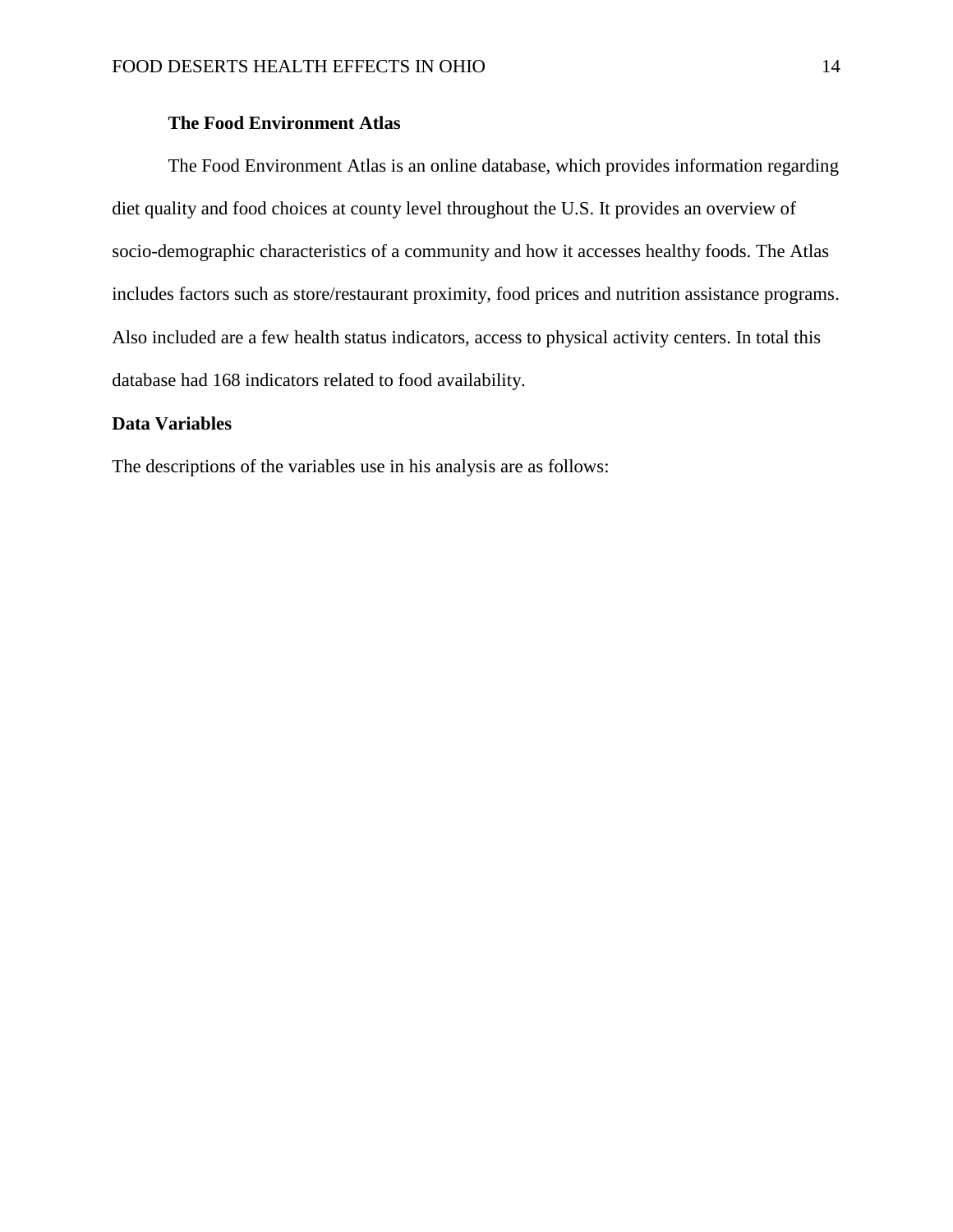| <b>Variable</b>                                                | <b>Description</b>                                                                                                                                                                                                                                                                                                                                 | <b>Source</b>                                                                                                                    |
|----------------------------------------------------------------|----------------------------------------------------------------------------------------------------------------------------------------------------------------------------------------------------------------------------------------------------------------------------------------------------------------------------------------------------|----------------------------------------------------------------------------------------------------------------------------------|
| <b>Grocery</b><br>store/100,000 pop,<br>2008                   | The number of supermarkets and grocery stores in the<br>county. Grocery stores include establishments generally<br>known as supermarkets and smaller grocery stores primarily<br>engaged in retailing a general line of food, such as canned<br>and frozen foods; fresh fruits and vegetables; and fresh and<br>prepared meats, fish, and poultry. | U.S. Census Bureau,<br><b>County Business Patterns</b>                                                                           |
| <b>Supercenters and</b><br>club<br>stores/100,000<br>pop, 2008 | Engaged in retailing a general line of groceries in<br>combination with general lines of new merchandise, such as<br>apparel, furniture, and appliances.                                                                                                                                                                                           | U.S. Census Bureau,<br>County Business Patterns.<br>Population data are from<br>the U.S. Census Bureau,<br>Population Estimates. |
| Convenience<br>stores no gas,<br>2008                          | Convenience stores or food marts (except those with fuel<br>pumps) are primarily engaged in retailing a limited line of<br>goods that generally includes milk, bread, soda, and snacks                                                                                                                                                             | U.S. Census Bureau,<br><b>County Business Patterns</b>                                                                           |
| Convenience<br>stores with gas,<br>2008                        | Establishments known as gasoline-convenience stores are<br>engaged in retailing automotive fuels (for example, diesel<br>fuel, gasohol, and gasoline) in combination with<br>convenience store or food mart items.                                                                                                                                 | U.S. Census Bureau,<br><b>County Business Patterns.</b>                                                                          |
| <b>Fast-food</b><br>restaurants/100,0<br>00 pop, 2008          | The number of limited-service restaurants in the county per<br>1,000 county residents                                                                                                                                                                                                                                                              | U.S. Census Bureau,<br>County Business Patterns.<br>Population data are from<br>the U.S. Census Bureau,<br>Population Estimates. |
| Farmers' Market/<br>100,000 pop, 2009                          | Number of farmers' markets in the county. A farmers'<br>market is a retail outlet in which two or more vendors sell<br>agricultural products directly to customers through a<br>common marketing channel.                                                                                                                                          | <b>Marketing Services</b><br>Division, Agricultural<br>Marketing Service, USDA.                                                  |
| Recreation &<br>fitness<br>facilities/100,000<br>pop, 2008     | Primarily engaged in operating fitness and recreational<br>sports facilities featuring exercise and other active physical<br>fitness conditioning or recreational sports activities, such as<br>swimming, skating, or racquet sports                                                                                                               | U.S. Census Bureau,<br><b>County Business Patterns</b>                                                                           |
| % Black, 2008                                                  | Percent of county resident population that is non-Hispanic<br><b>Black or African American.</b>                                                                                                                                                                                                                                                    | U.S. Census Bureau, 2008<br><b>County Population</b><br>Estimates.                                                               |

Table 1.a. *Food access indicators (census tract) in Ohio in 2008*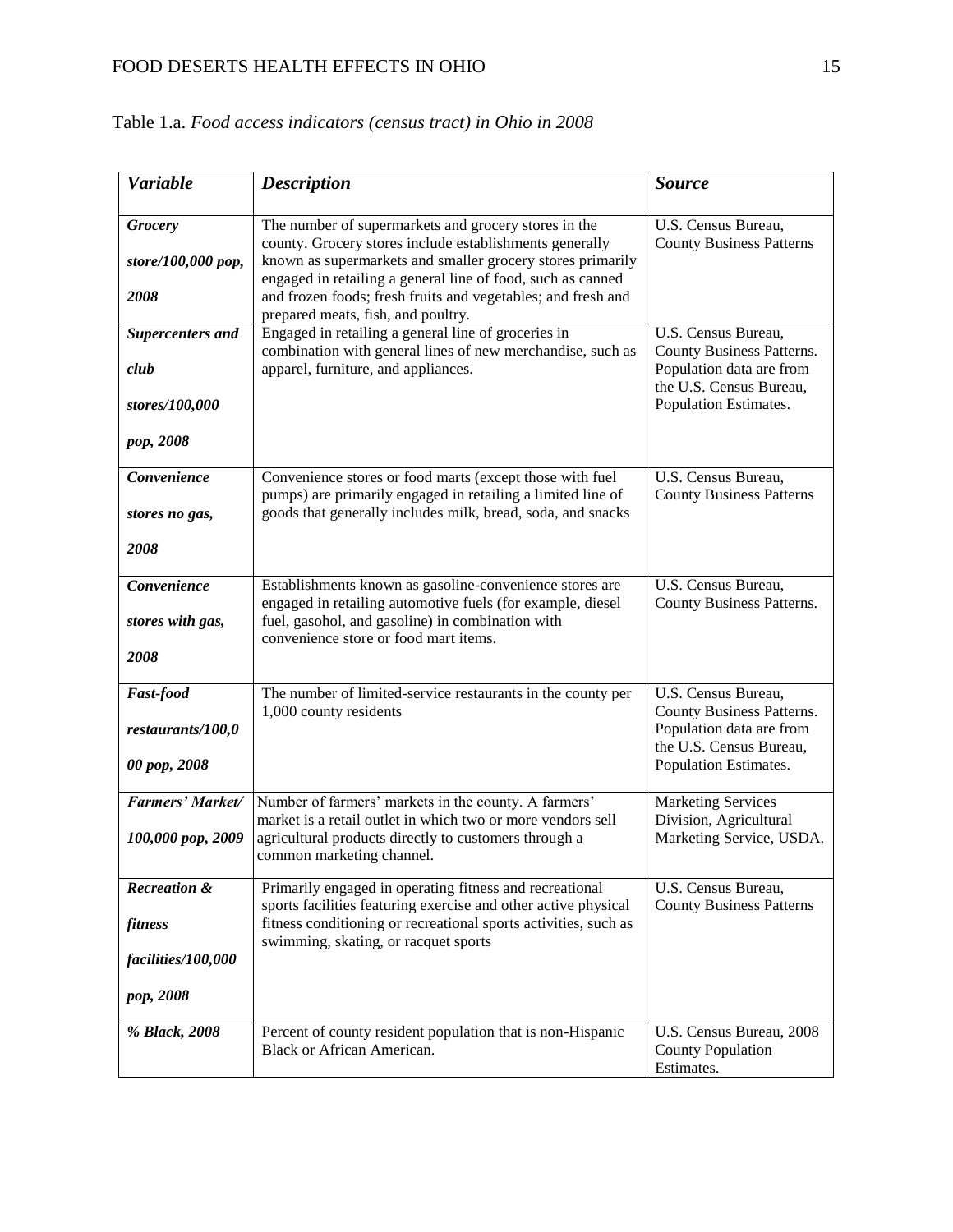#### FOOD DESERTS HEALTH EFFECTS IN OHIO 16

| <b>Variable</b>       | <b>Description</b>                               | <i>Source</i>                       |
|-----------------------|--------------------------------------------------|-------------------------------------|
| <b>Adult diabetes</b> | Estimates of age-adjusted percentages of         | <b>Centers for Disease Control</b>  |
| rate, 2008            | persons age $\geq$ 20 with diabetes (gestational | and Prevention (CDC).               |
|                       | diabetes excluded)                               | CDC used data from the              |
|                       |                                                  | <b>Behavioral Risk Factor</b>       |
|                       |                                                  | Surveillance System                 |
|                       |                                                  | (BRFSS) for 2007, 2008,             |
|                       |                                                  | and 2009 and from the U.S.          |
|                       |                                                  | Census in 3,141 counties in         |
|                       |                                                  | the United States, <i>Estimated</i> |
|                       |                                                  | County-Level Prevalence of          |
|                       |                                                  | Diabetes and Obesity,               |
|                       |                                                  | United States, 2007,                |
|                       |                                                  | Morbidity and Mortality             |
|                       |                                                  | Weekly Report, November             |
|                       |                                                  | 20, 2009 / 58(45); 1259-            |
|                       |                                                  | 1263.                               |
| <b>Adult obesity</b>  | Estimates of age-adjusted percentages of         | Same as above                       |
| rate, 2008            | persons age $\geq$ 20 with obesity, where        |                                     |
|                       | obesity is BMI is equal to a BMI $\leq 30$ kg /  |                                     |
|                       | $m^2$ .                                          |                                     |

Table 1.b. *Obesity and diabetes prevalence (county level) in Ohio in 2008*

#### **Data Analysis**

Statistical analysis was conducted using IBM Statistical Package for Social Sciences (SPSS) for Windows, version 19. Ohio census tract data from those tracts that had been designated as food desert (Food Desert Locator) was merged with Ohio county data (Food Environment Atlas). The normality distribution of all variables was checked. Variables were analyzed to determine overall distribution of food access, socio-demographic, obesity and diabetes variables in Ohio census tracts designated as food deserts. Significance was considered at  $p<0.05$ , and highly significant at  $p<0.01$ .

Mann Whitney U test was utilized to compare the average distribution of non-normally distributed variables between urban rural status, high versus low poverty areas, and low versus high African American population.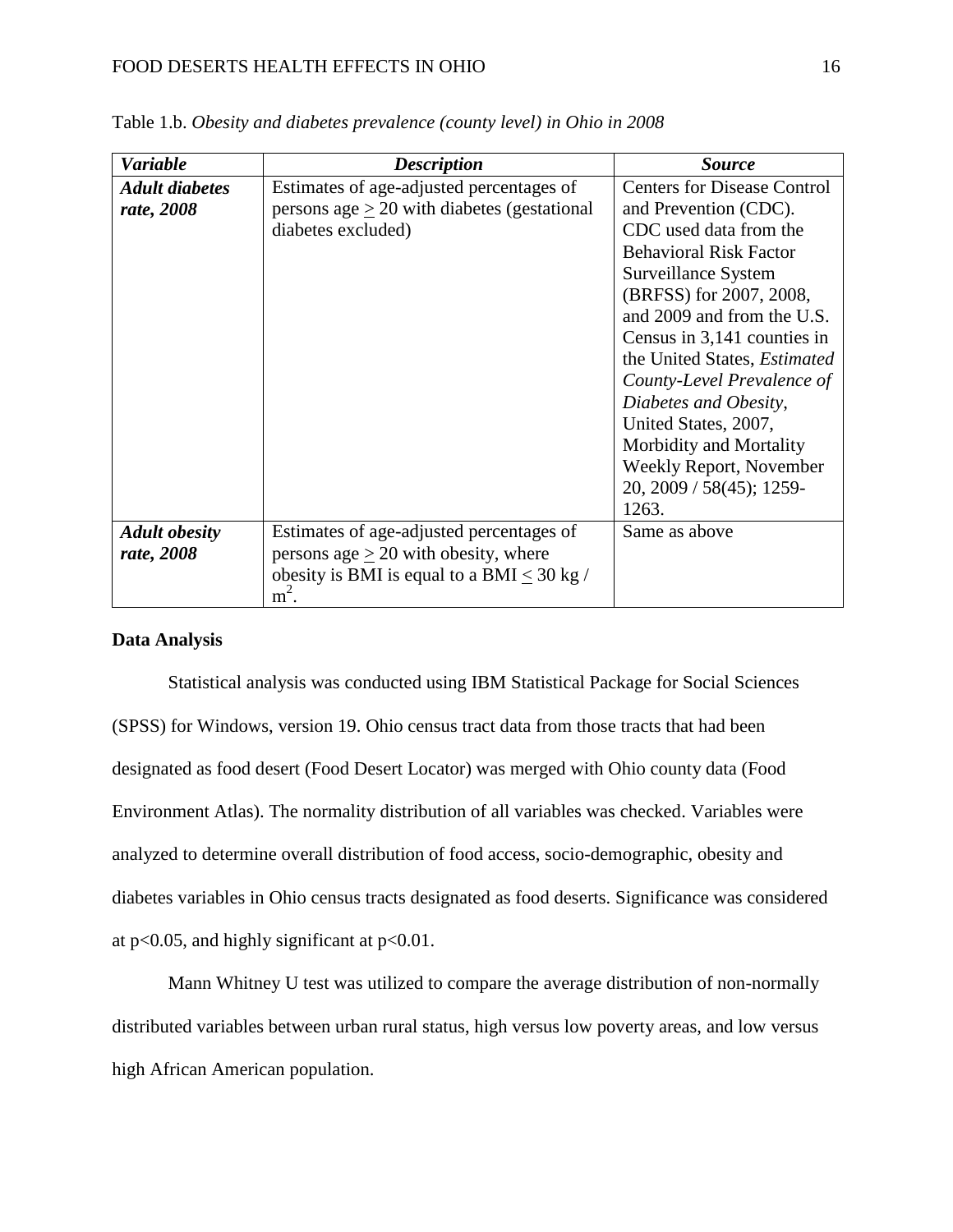Spearman correlation analysis was conducted to determine association between food access variables and health outcome (diabetes, obesity). The strength of association was determined by effect size; Effect sizes were as follows:

- $\bullet \quad <0.29$  = low effect size
- $0.3 0.49$  = moderate effect size
- $\bullet$  >0.5= strong effect size.

#### **Results**

There were a total of 287 Ohio census tracts designated as food deserts in this study, 14 rural, and 273 urban. Since most of the variables were non-normally distributed, values are presented as medians and interquartile ranges (IQR). The percentage of obesity in these tracts ranged from 27% to a high of 36%, with a median value of 30%. The prevalence of diabetes ranged from 9% to 14%, with a median value of 11%. The median poverty rate was 15%, ranging from 7% to as high as 30%. The median was used as cutpoint of 15% was used as a separation point between low and high poverty rate levels. The percentage of the population comprising of African Americans varied between census tracts, ranging from 0.4% to 29%, with a median value of 14%.

The descriptive characteristics of the study variables are presented in Table 1. At the p<0.05 level of significance, several variables displayed statistical differences in the median values. There was a significant difference between the number of recreational facilities in rural versus urban tracts. Significantly more fast food venues were found in urban tracts. There was no significant difference in the number of grocery stores and number of super centers and/or club stores, or farmers' markets in the rural communities when compared to that of the urban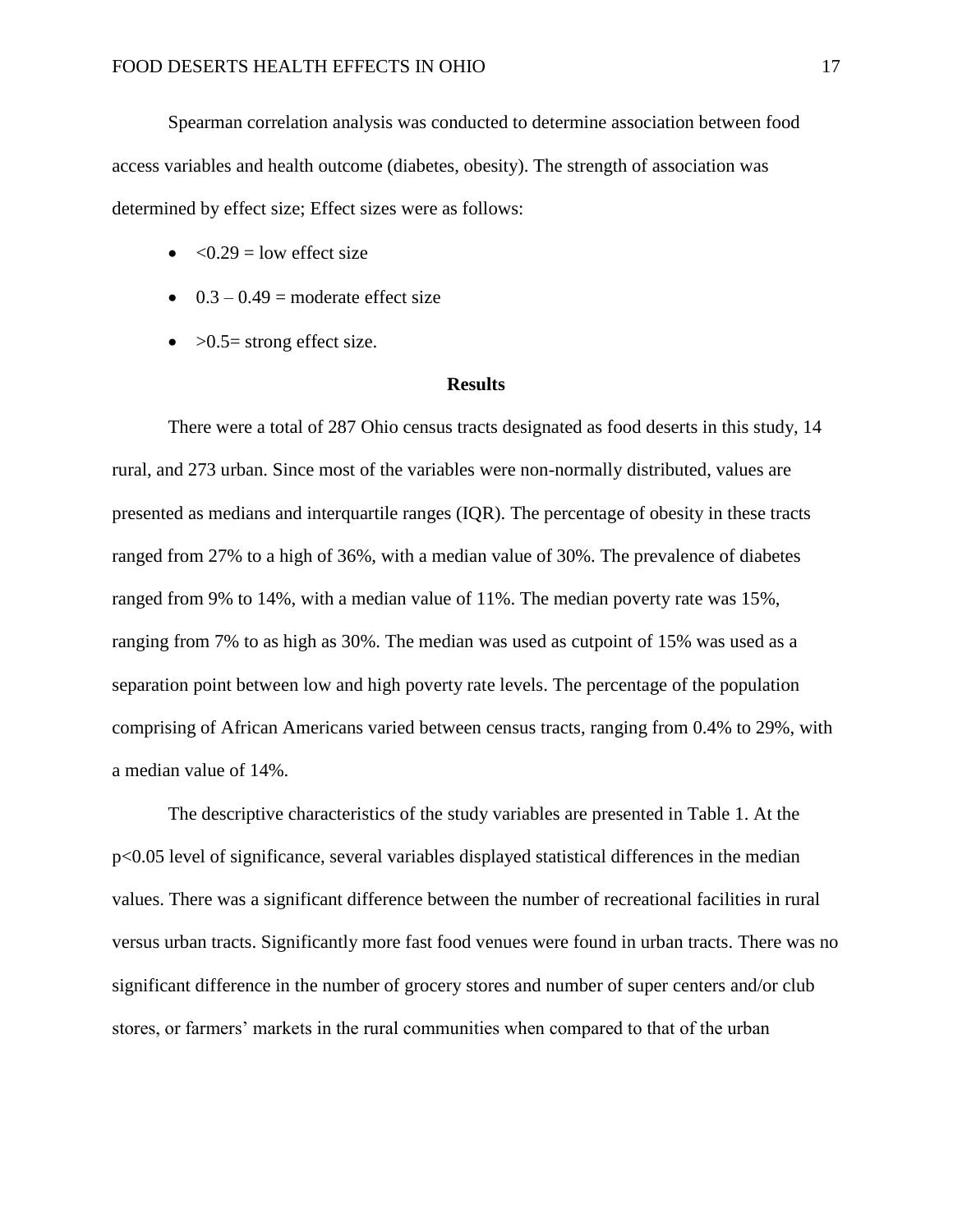communities. No significant difference was found in the diabetes rates, but obesity rates were

higher in rural tracts.

| Characteristic                         | Overall |        | Rural  |      | Urban  |      |                  |
|----------------------------------------|---------|--------|--------|------|--------|------|------------------|
|                                        | N: 287  |        | N:14   |      | N:273  |      |                  |
|                                        | Median  | $IQR*$ | Median | IQR  | Median | IQR  | $P -$<br>value** |
| Farmers' market/100,000 pop            | 0.8     | 1.2    | 1.3    | 2.7  | 0.8    | 1.1  | < .700           |
| Recreational facility/100,000 pop      | 10.7    | 2.8    | 6.4    | 5.6  | 11.1   | 2.9  | < .001           |
| Grocery Stores /100,000 pop            | 18.3    | 5.8    | 18.7   | 3    | 18.3   | 6.2  | 0.901            |
| Super Center + Club stores/100,000 pop | 1.6     | 1.4    | 1.7    | 3.3  | 1.6    | 1.4  | 0.542            |
| Convenience Stores- No Gas/100,000 pop | 12.5    | 6      | 6.8    | 8.1  | 12.5   | 5.7  | < .042           |
| Convenience Stores w/ Gas/100,000 pop  | 28.4    | 3.8    | 39.9   | 10.7 | 28.4   | 3.7  | < .001           |
| Fast Food Restaurants /100,000 pop     | 63.8    | 16     | 44.6   | 24   | 63.8   | 13   | < .001           |
| Percent African American pop           | 13.9    | 13.5   | 2.5    | 3.3  | 15.6   | 12.6 | < .001           |
| Percentage of Diabetes                 | 10.7    | 0.8    | 10.9   | 1.3  | 10.7   | 0.8  | 0.477            |
| Percentage of Obesity                  | 29.5    | 2.8    | 31.0   | 2.2  | 29.4   | 2.7  | < .001           |
| <b>Poverty Rate</b>                    | 15      | 2.7    | 19.9   | 3.8  | 15     | 3.4  | 0.001            |

Table 2. *Descriptive characteristic of study variables by community type*

\*IQR: Inter-quartile range

\*\*Mann-Whitney U-Test

The availability of food stores and their correlation to obesity and diabetes, overall and by urban, rural status are displayed in Table 3.a and Table 3.b.

Table 3.a shows that the number of supercenters and club stores and the number of convenience stores without gas are positively correlated with diabetes. The number of recreational facilities, grocery stores and fast food venues per 100,000 people were all found to be negatively correlated with the prevalence if diabetes. Both the number of supercenters and fast food restaurants were more closely related to the diabetes rate in urban communities versus rural ones.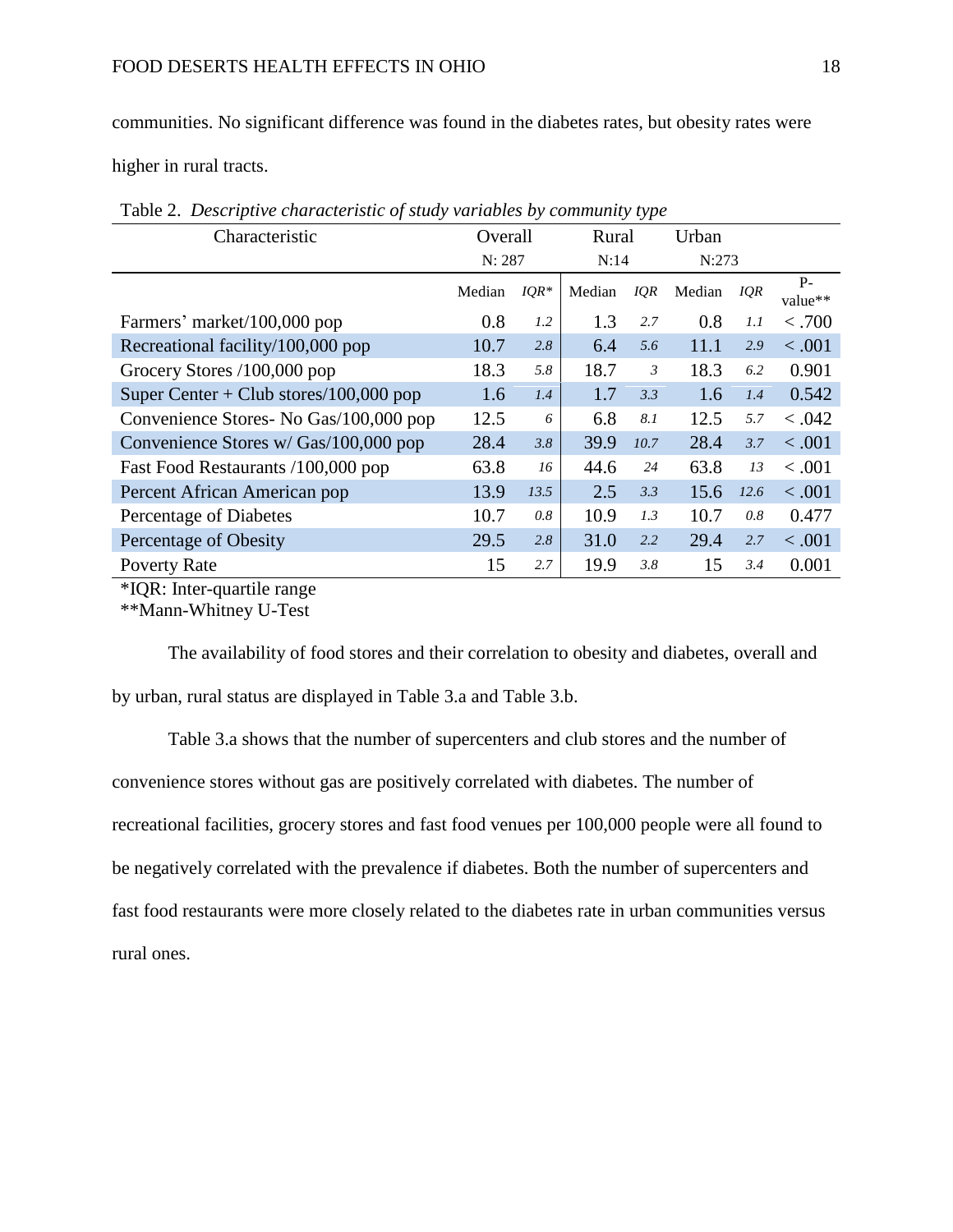| Characteristic                         | Overall       | Urban         | Rural          |
|----------------------------------------|---------------|---------------|----------------|
| Farmers' market/100,000 pop            | 10.0          | 8.0           | $\ast$<br>54.0 |
| Recreational facility/100,000 pop      | **<br>$-16.0$ | $-17.0$       | 12.0           |
| Grocery Stores /1000 pop               | *<br>$-12.0$  | $-11.0$       | $-13.0$        |
| Super Center + Club stores/100,000 pop | **<br>25.0    | **<br>24.0    | 17.0           |
| Convenience Stores - No Gas            | **<br>17.0    | $*$<br>15.0   | 46.0           |
| Convenience Stores w/ Gas              | 15.0          | 15.0          | $-40.0$        |
| Fast Food Restaurants /100,000 pop     | **<br>$-33.0$ | **<br>$-36.0$ | 11.0           |
| Percent African American pop           | $-11.0$       | $-1.0$        | $-8.0$         |
| <b>Poverty Rate</b>                    | *<br>15.0     | 15.0          | $-20.0$        |

Table 3.a. *Spearman Correlation for Diabetes Rates by Access and Availability of* 

*Food Measures*

 $*p<.05$ ,  $*p<.01$ 

Table 3.b shows significant positive correlations between obesity and farmers' markets, supercenters and club stores, convenience stores carrying gas, and the tract's poverty rate. Negative correlations were made between obesity and recreational facilities, grocery stores, convenience stores not offering gas, fast food restaurants, and the percentage of the population comprised of African Americans. Statistically significant correlations were made between all of our food access variables and obesity, except for the poverty rate. Among those correlations, recreational facilities, grocery stores, convenience stores without gas, fast food restaurants, and African American population were all negatively correlated with the rate of obesity. Concerning urban census tracts, a relationship was cited between all food outcome variables and obesity except the poverty rate. Farmers' markets and supercenters were the only variables among them that exhibited positive correlations.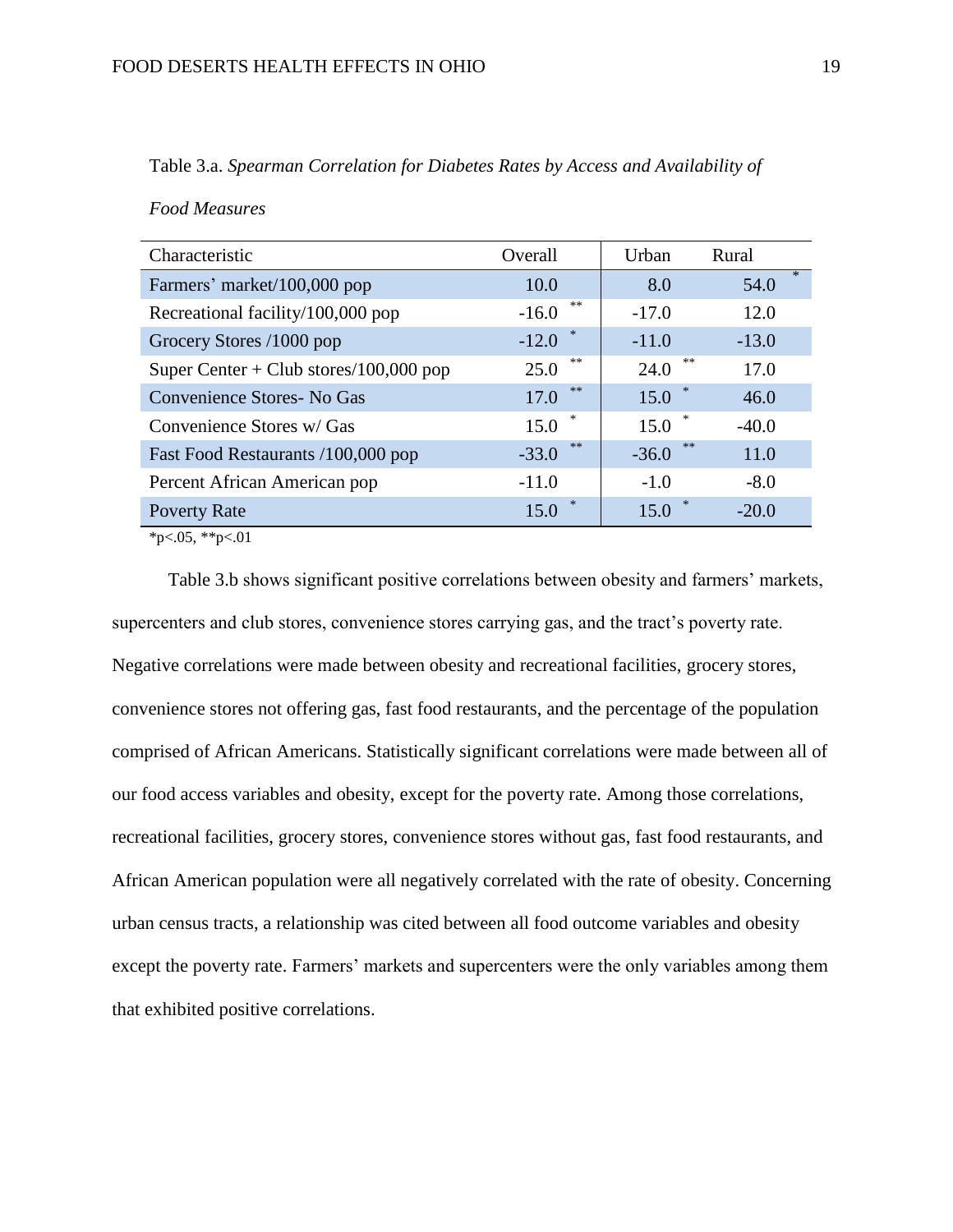| Characteristic                         | Overall       | Urban                 | Rural          |
|----------------------------------------|---------------|-----------------------|----------------|
| Farmers' market/100,000 pop            | **<br>29.0    | 未来<br>29.0            | 40.0           |
| Recreational facility/100,000 pop      | **<br>$-46.0$ | 永冰<br>$-43.0$         | 10.0           |
| Grocery Stores /100,000 pop            | *<br>$-15.0$  | 永冰<br>$-17.0$         | 19.0           |
| Super Center + Club stores/100,000 pop | **<br>52.0    | **<br>56.0            | 0.00           |
| <b>Convenience Stores-No Gas</b>       | **<br>$-18.0$ | 永冰<br>$-16.0$         | 13.0           |
| Convenience Stores w/ Gas              | ∗<br>38.0     | 永冰<br>34.0            | $*$<br>$-56.0$ |
| Fast Food Restaurants /100,000 pop     | **<br>$-51.0$ | $\ast\ast$<br>$-51.0$ | 15.0           |
| Percent African American pop           | **<br>$-40.0$ | **<br>$-37.0$         | 30.0           |
| <b>Poverty Rate</b>                    | **<br>17.0    | 11.0                  | $-52.0$        |

Table 3.b. *Spearman Correlation for Obesity Rates by Access and Availability of* 

*Food Measures*

 $*_{p<.05}$ ,  $*_{p<.01}$ 

Table 4 displays the distribution of food access variables by % of African American population. Variables were compared to describe the prevalence of the food accessibility, and obesity, and diabetes in the communities designated as having high African American percentage versus low percentage. The majority of the variables displayed statistical significance at the p<0.001 level. The number of farmers' markets and prevalence of diabetes in African American population were the only two variables that showed no difference of statistical value.

The African American population had generally lower access to supermarkets or large grocery stores. The number of grocery stores per 100,000 populations was higher in communities with higher concentrations of African Americans. Fast food access was significantly higher in communities with a larger African American population than in other populations.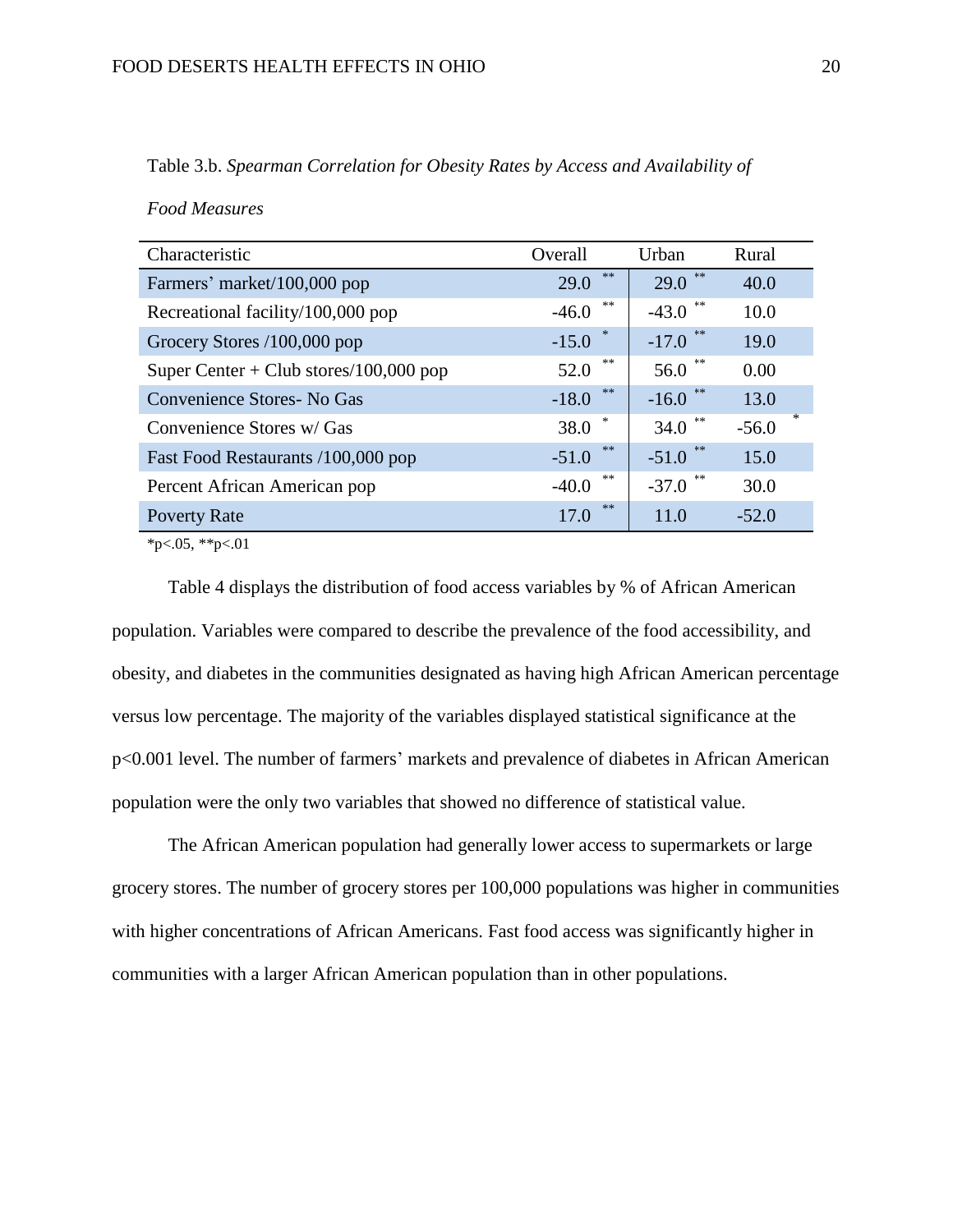| Characteristic                              | Low Afr<br>Am<br>$N = 146$ |            | High Afr<br>Am<br>$N = 141$ |     |                 |
|---------------------------------------------|----------------------------|------------|-----------------------------|-----|-----------------|
|                                             | Median                     | <b>IQR</b> | Median                      | IQR | $P-$<br>value** |
| Farmer market/100,000 pop                   | 0.8                        | 1.6        | 0.8                         | 0.5 | 0.02            |
| Recreational facility/100,000 pop           | 10.3                       | 3.0        | 12.7                        | 2.3 | < .001          |
| Grocery stores per 100,000 pop              | 16.5                       | 2.5        | 21.0                        | 6   | < .001          |
| Super center/club per 100,000 pop           | 1.5                        | 0.9        | 2.0                         | 1.9 | $-.001$         |
| Convenience store- no gas per 100,000 pop   | 8.3                        | 4.7        | 12.9                        | 1.7 | < .001          |
| Convenience stores with gas per 100,000 pop | 29.3                       | 9.2        | 28.4                        | 3.0 | $-.001$         |
| Fast food restaurants per 100,000 pop       | 54.3                       | 14.0       | 68.1                        | 6.0 | < .001          |
| Percentage of Obesity                       | 30.2                       | 2.0        | 28.2                        | 2.4 | < .001          |
| Percentage of Diabetes                      | 10.8                       | 0.7        | 10.7                        | 0.8 | 0.016           |

Table 4. *Food access in census tracts with African American population*

\*\*Mann-Whitney U-Test

Table 5 describes the effects of poverty on the population's access to food. There were more grocery stores and supercenters in the area of high poverty than in the low poverty communities. The population of African Americans is nearly two times larger in high poverty comminutes when compared to areas of low poverty. High-poverty areas possessed nearly double the number of recreational facilities of low-poverty areas. Low poverty communities had nearly twice as many farmers/ markets, but the number of fast food restaurants appears to be the same for both poverty levels.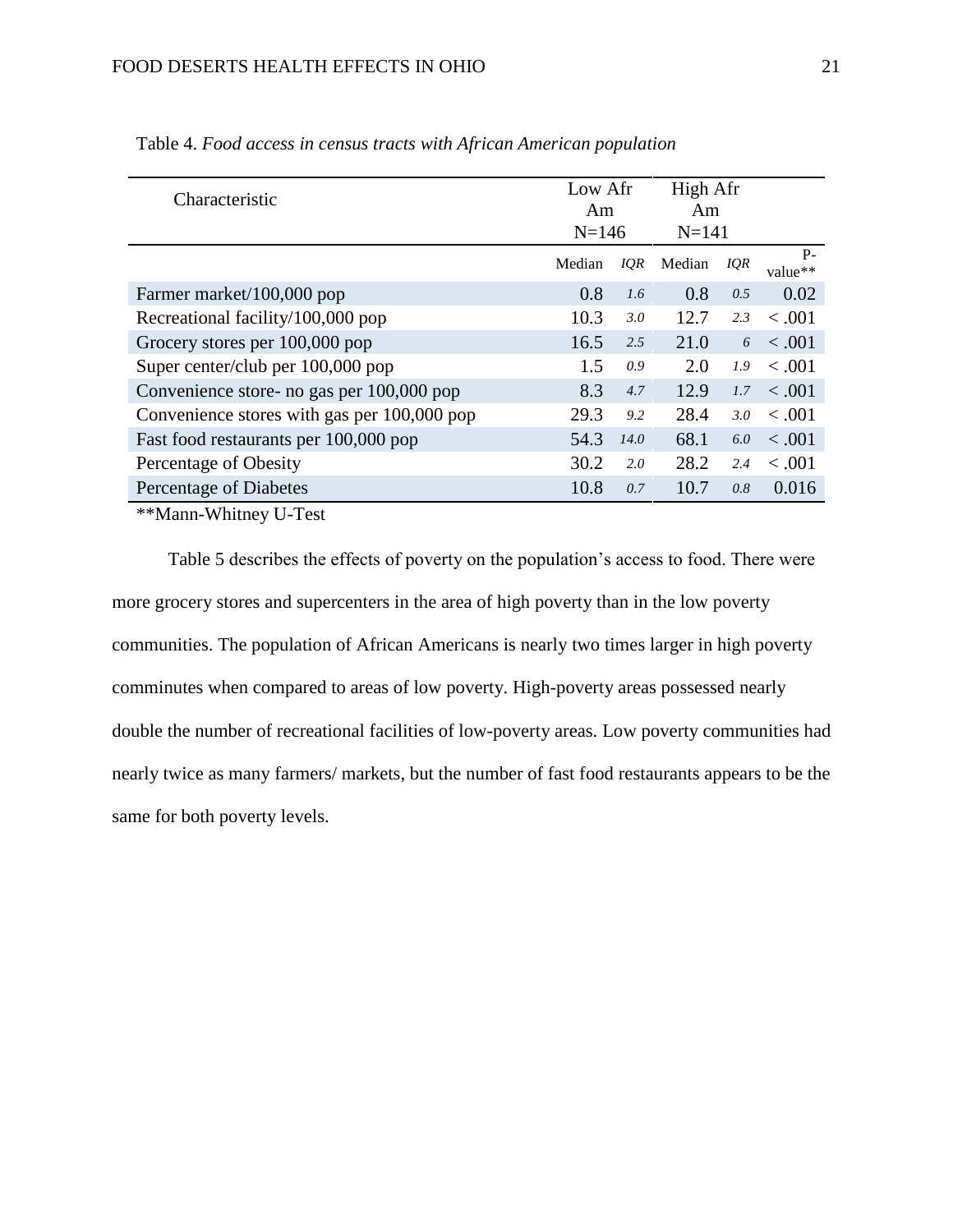|                                        | Low Poverty |            | <b>High Poverty</b> |            |            |     |
|----------------------------------------|-------------|------------|---------------------|------------|------------|-----|
|                                        | Rate        |            | Rate                |            |            |     |
|                                        | Median      | <i>IQR</i> | Median              | <b>IQR</b> | $P-value*$ |     |
| Farmer's market/100,000 pop            | 0.6         | 0.9        | 1.0                 | 1.6        | 0.032      | $*$ |
| Recreational facility/100,000 pop      | 10.3        | 3.7        | 11.1                | 2.8        | 0.011      | $*$ |
| Grocery Stores /100,000 population     | 16.5        | 1.7        | 21.0                | 0.1        | < .001     | **  |
| Super Center + Club stores/100,000 pop | 1.8         | 0.6        | 1.6                 | 1.4        | 0.597      |     |
| Convenience Stores- No Gas/100,000 pop | 8.6         | 4.6        | 14.3                | 4.2        | < .001     | **  |
| Convenience Stores w/ Gas/100,000 pop  | 28.4        | 3.7        | 28.5                | 3.6        | 0.009      | **  |
| Fast Food Restaurants /100,000 pop     | 62.2        | 23.0       | 63.8                | 0.1        | 0.091      |     |
| Percent African American pop           | 9.5         | 7.5        | 18.5                | 12.3       | < .001     | **  |
| Percentage of Diabetes                 | 10.7        | 1.1        | 10.7                | 0.8        | 0.259      |     |
| Percentage of Obesity                  | 29.0        | 2.5        | 30.1                | 2.7        | 0.208      |     |

Table 5. *Poverty and Access to Food*

\*Mann-Whitney U-test

#### **Discussion/Conclusion**

The purpose of this study was to analyze the association between food access and prevalence of chronic disease outcomes such as obesity and diabetes in Ohio. The correlation and distribution of food accessibility, chronic disease by urban rural status, poverty, and by ethnicity was evaluated. The overall prevalence of obesity observed in this sample (29.5%) is nearly congruent with the rates found in the CDC's 2011 statistics Fact Sheet for Ohio (29.2), but lower than the national average of 35.7% (Ogden, Carroll, Kit, & Flegal, 2012). The diabetes outcome revealed in this study (10.7%) was nearly congruent with the CDC's statistics for Ohio (10.1%), but higher than the U.S. rate (8.3%).

According to the study conducted by Jilcott, Keyserling, Crawford, McGuirt, and Ammerman (2011), access to healthier foods was inversely associated with obesity. There are several hypotheses that attempt to explain obesity due to variations in retail food environments. Some blame the rise in obesity rates on geographical differences in the access and availability of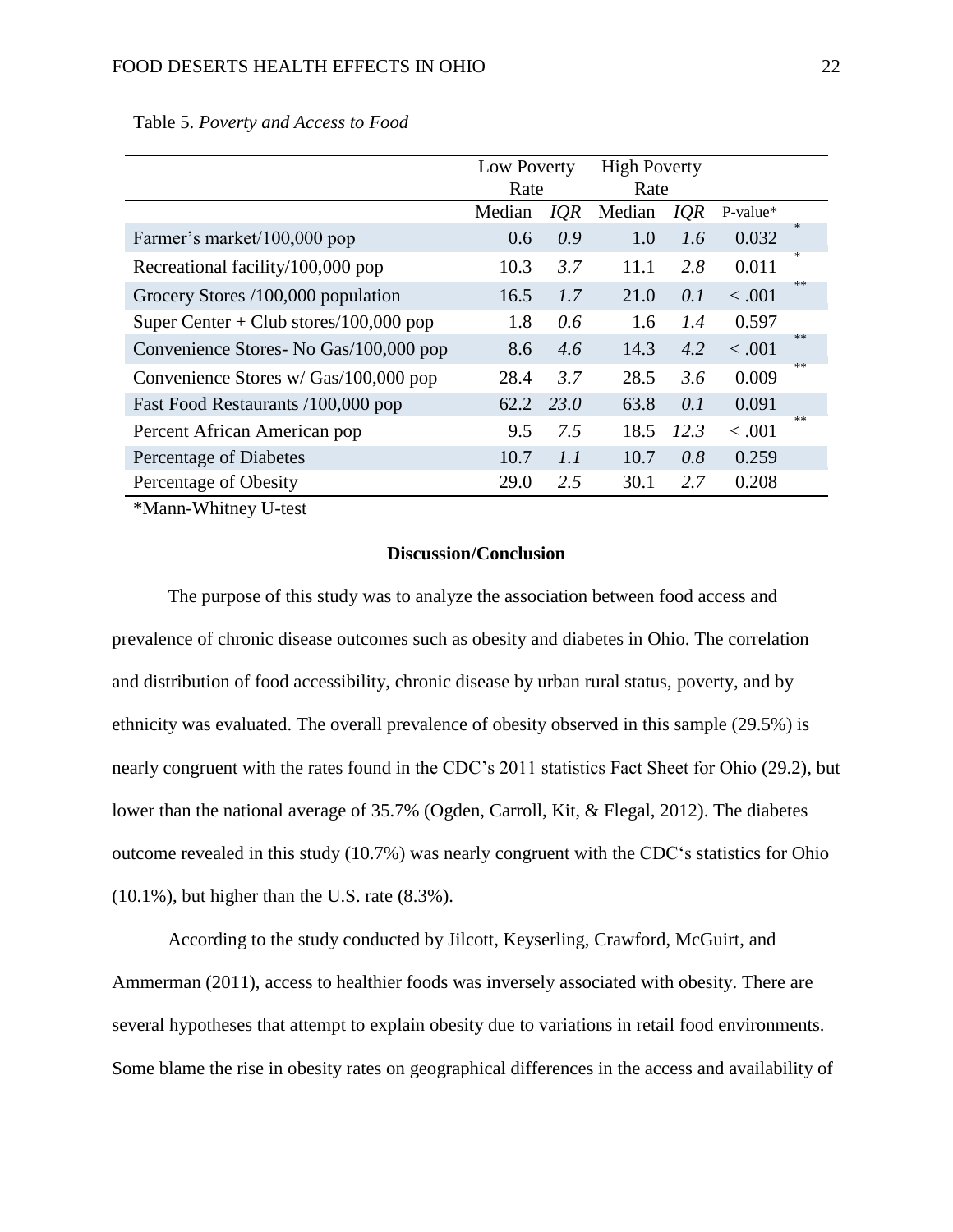foods, which results in disparities in the environment surrounding the retail food venues. This observation is supported by the current study which showed that the accessibility of super centers and club stores was correlated to prevalence of obesity, as was the number of convenience stores with gas and farmers markets.

Studies conducted in the U.S. and Canada have shown that there exists neighborhood differences in the price and availability of food, with healthier foods being generally more expensive and less readily available in communities of lower SES (Morland, Wing, Diez-Roux, & Poole, 2002). A study conducted by Horowitz, Colson, Herbert, and Lancaster (2004) reported that only 18 percent of grocery stores in low SES neighborhoods stocked foods associated with the recommended diet, as compared to 58 percent of grocery stores in high SES neighborhoods. Neff, Palmer, Mckenzie, and Lawrence (2009) found price of food is a key factor for purchasing decisions of consumers. Cost is significantly more important in low-income areas of non-white households versus high income areas of white households (Basil, Maibach, Goldberg, & Snyder, 1998; Macintyre, 2007). Evidence proves that the higher the price of healthier foods the more it contributes to poor diets in the low-income populations (Neff, Palmer, Mckenzie, & Lawrence, 2009). It was also found that in this study, access to grocery stores and recreational facilities was not dependent on poverty level.

In the current study a significantly higher percentage of low-income population and a higher percentage of African American population in Ohio had low access to a supermarket or large grocery store. Counter-intuitively, it was noted that there were more grocery stores and supercenters per 100,000 population in documented communities with high African American populations. In their study in 2008, Ford and Dzewaltowski hypothesized that neighborhoods of low SES with high concentrations of minorities have limited access to healthy foods, suggesting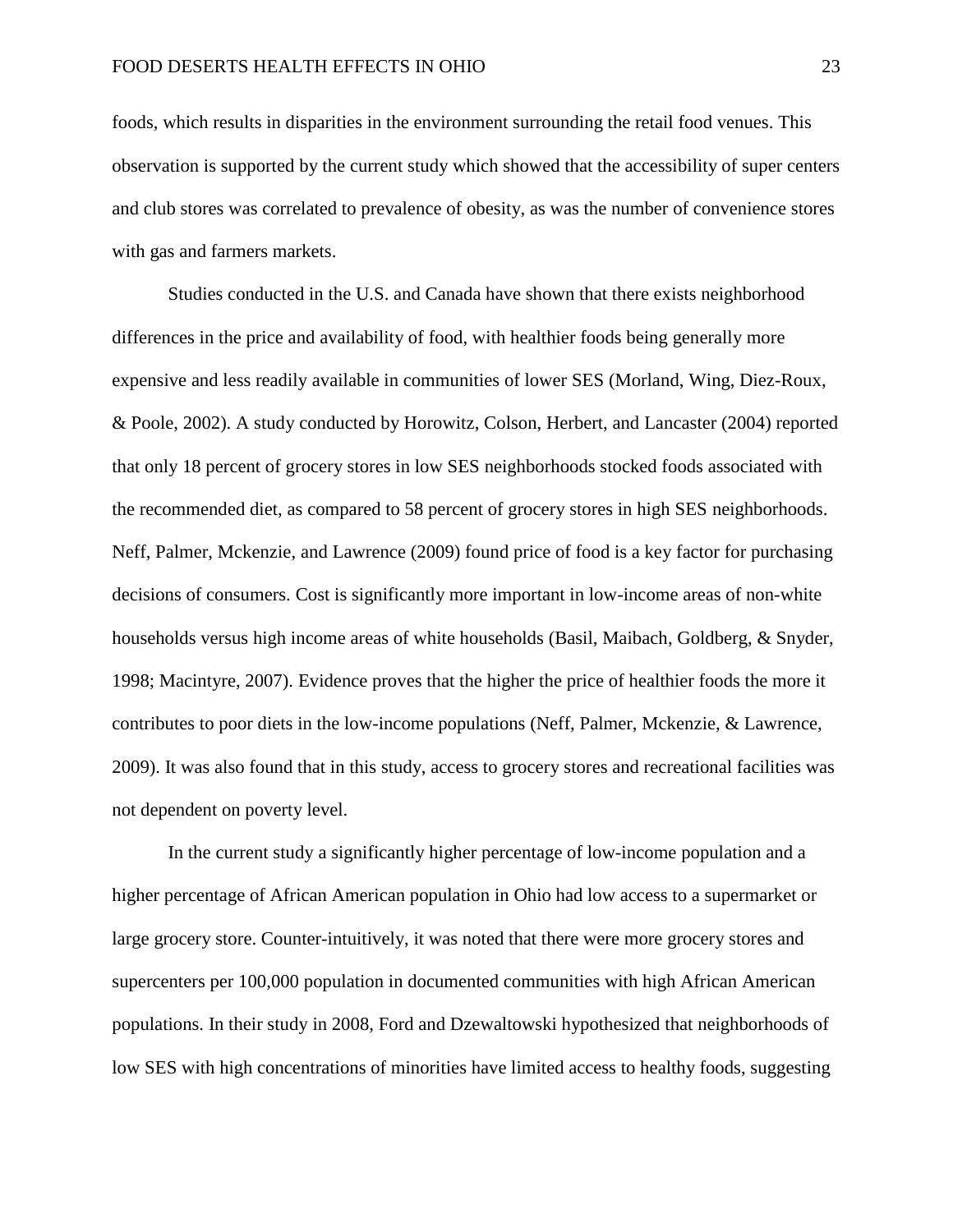that they live in poor-quality retail food environments. Zenk et al. (2005) reported that socially disadvantaged neighborhoods comprised primarily of African Americans were, on average, 1.1 miles further from nearest supermarket compared to predominately white neighborhoods within the same socioeconomic classification. African Americans were more likely to live in a food desert. A study by Moore and Diez Roux (2006) found that minority and racially mixed neighborhoods, after controlling for population ratio, had more small grocery stores and fewer supermarkets than white neighborhoods. Matthew Salois (2011) concluded in his study that a one-percent increase in the percentage of black in a population increases the diabetes rate by 0.06%, and the obesity rate by 0.09%. Another study by Morland, Diez-Roux, and Wing (2006) found that the greatest prevalence of overweight and obesity was found in communities with combination of no supermarkets and one or more grocery stores and/or convenience stores. This finding coincided with the findings of the current study, that the presence of convenience stores was directly related to the number of diabetes cases.

In this study, a positive relationship was cited between the number of farmers' markets per capita and the diabetes rate in that area. Conversely, study by Salois (2011) concluded that the density of farmers' markets was found to be negatively related to the prevalence of diabetes, and those additional farmers' markets per 1,000 people was associated with 0.05% increase in diabetes rate. He also found that every additional no gas convenience store per 1,000 people increases the diabetes rate by 2.04%.

#### **Limitations**

Some limitations of this study should be noted. First, two different data sets were used in analysis. County-level and census track-level data were merged, which could explain some of the ambiguity within the findings. Second, because the data used in this study was not collected on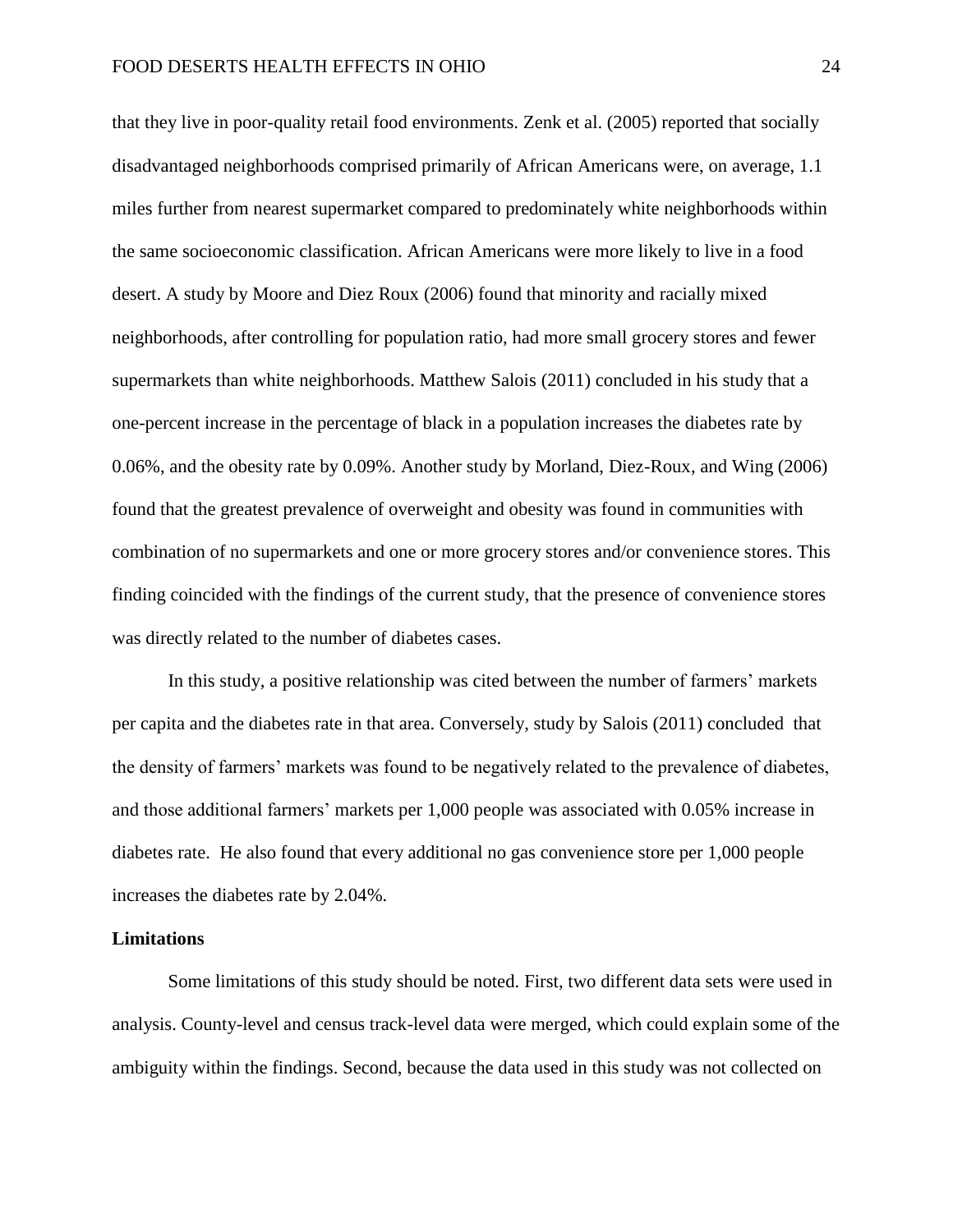an individual level, no generalizations concerning the population as a whole can be made. The influence of the African-American population on the food access variables was not clear, perhaps due to majority of African Americans residing in urban areas. There was uncertainty to conclude if the findings were so because the community in question was urban, or because there was a high African American population present. Another weakness in this study is that there are several definitions of food desert, and without there being one unified definition, it is difficult to make recommendations on how to remedy their prevalence. There were very few published research studies regarding association between food deserts and diabetes with which to compare the findings of this study.

#### **Strengths**

There were some strengths of this study. The data analyzed were the most recent which was only made available online for public use during 2010. The concept of food deserts is relatively new in public health field; we were able to explore its association with a number of socio-demographic variables and its relationship with obesity and diabetes. The analysis incorporated data from almost all counties in Ohio that were available in the Food Desert Atlas which allowed us to present a possible snapshot of the effects of food deserts on health outcomes.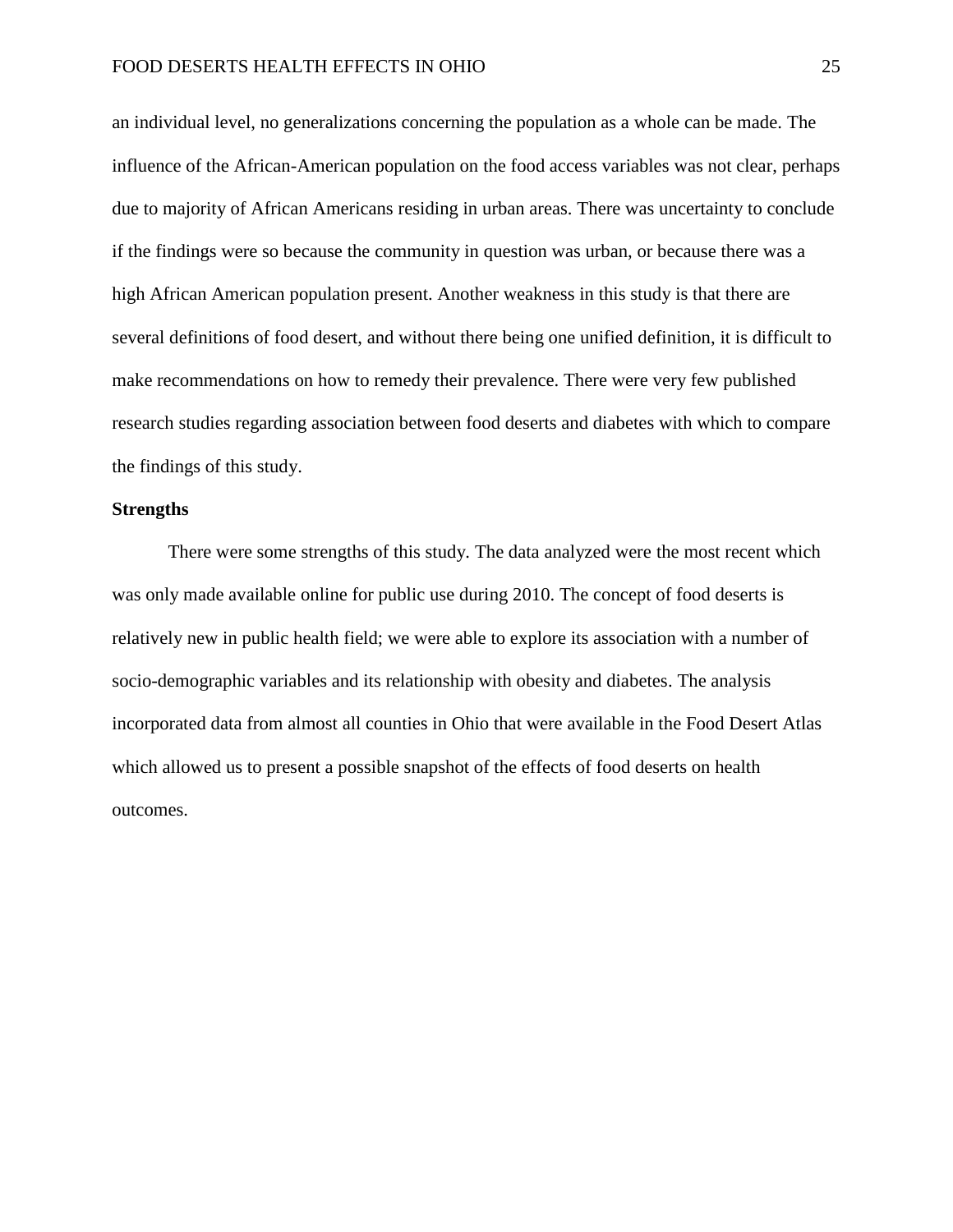#### **References**

- An, R. M., & Sturm, R. P. (2012). School and Residential Neighborhood Food Environment and Diet Among California Youth. *American Journal of Preventive Medicine, 42*(2), 129- 135.
- Basil, K. G., Maibach, E., Goldberg, J., & Snyder, D. (1998). Why Americans eat what they do: taste, nutrition, cost, convenience, and weight conttol concerns as influences on food comsumption. *Journal of the American Dental Associations*, *98*, 1118-1126.

Bauer, K. (2004, January 20). Price and Availability Matter. *The New York Times*.

- Beaulac, J., Kristjansson, E., & Cummins, S. (2009). A Systematic Review of Food Deserts,1966-2007. *Preventing Chronic Disease*, 6(3), A105.
- Bitler, M. H. (2009). *An Economic View of Food Deserts in the United States. Understanding the Economic Concepts and Characteristics of Food Access.* Department of Agriculture-Economic Research Service (USDA-ERS).
- Breneman, V., & Ver Ploeg, M. (2009). *U.S. Department of Agriculture Economic Research Service*. Retrieved from Food Desert Locator:

http://www.ers.usda.gov/data/fooddesert/documentation.html

CDC. (2012, 1 30). *Food environments and obesity—neighbourhood or nation?* Retrieved from National Center for Chronic Disease Prevention and Health Promotio.

*Committee Reports 2007 Farm Bill for Senate Consideration.* (n.d.). Retrieved from Hoosieragtoday.com.

Department of Health and Human Services. (1990). Healthy People 2000. Washington, D.C.: U.S. Government Printing Office.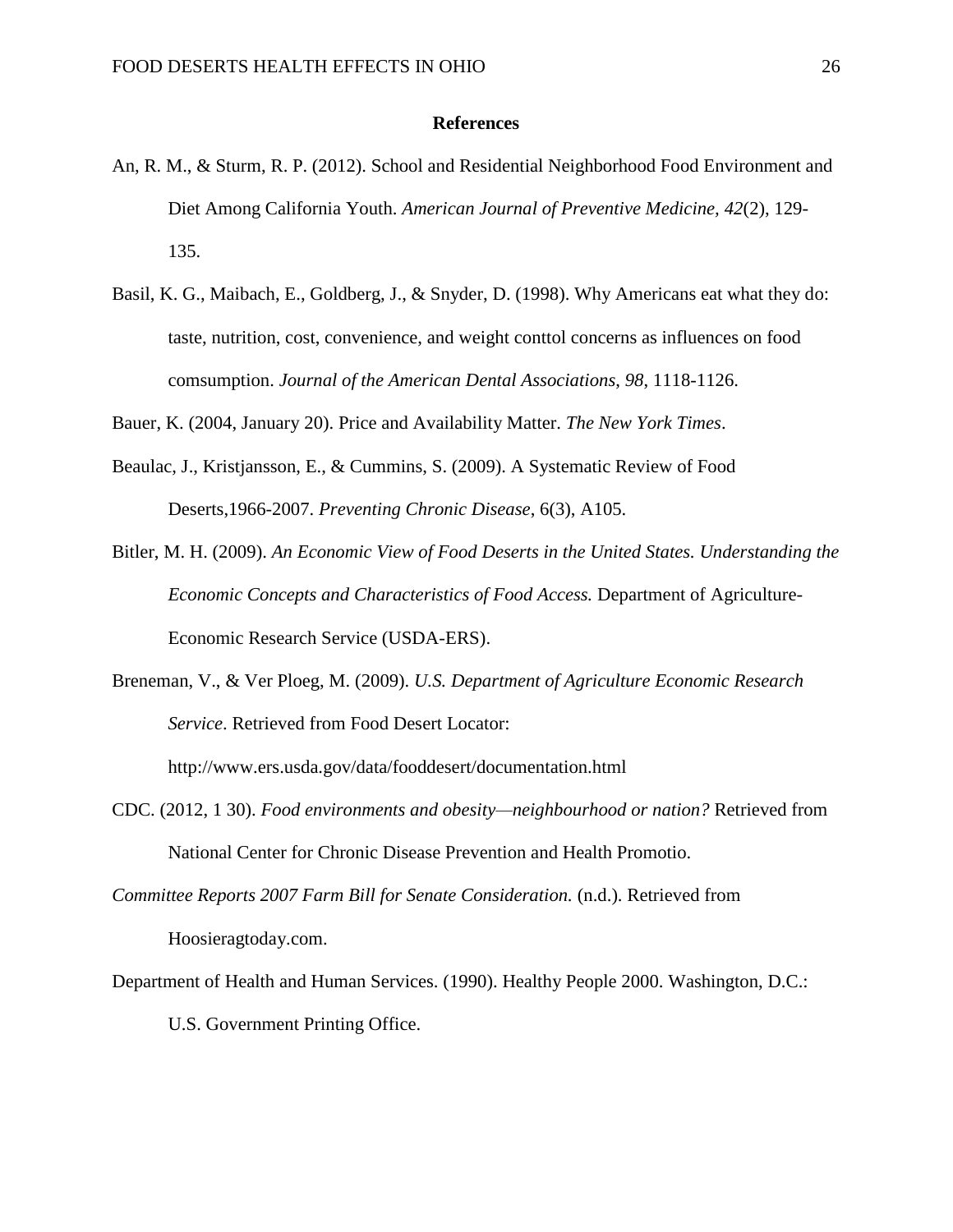Department of Health and Human Services. (2000). Healthy People 2010. Washington, D.C.:

U.S. Government Printing Office.

Department of Health and Human Services. (2005). *2005 Dietary Guidelines for Americans and Healthy People.*

Department of Health and Human Services. (2009). *Healthy People 2010 Mid Course Review.*

- Department of Health and Human Services. (2009). *Strategic Plan 2010-2015*. Retrieved 2012, from DHHS: www.hhs.gov/secretary/about/priorities/priorities.html
- Dinour, L.M., Bergen, D., & Yeh, M. C. (2007). The Food insecurity-obesity paradox: a review of the literature and the role food stamps may play. *Journal of the American Dietetic Association, 107*(11), 1952-1961.
- Horowitz, C. R., Colson, D. A., Herbert, P. L., & Lancaster, K. (2004). Barriers to buying healthy foods for people with diabetes: evidence of environemntal disparities. *Am J Pub Health*, *94*(9), 1549-1554.
- Jeffrery, R., Baxter, J., McGuire, M., & Linde, J. (2006). Correction: Are fast food restaurants an environmental risk factor for obesity? *International Journal of Behavioral Nutrition and Physical Activity*, *3*, 35.
- Jilcott, S. B., Keyserling, T. M., Crawford, T. P., McGuirt, J. T., & Ammerman, A. S. (2011, April). Eamining Associations among Obesity and Per Capita Farmers' Markets, Grocery Stores/Supermarkets, and Supercenters in US Counties. *American Dietetic Association, 11*(4), 567-572.
- Kant, A. K., Graubraud, B. I., & Kumanyika, S. K. (2007). Trends in black-white differentials in dietary intakes of US adults, 1971-2002. *American Journal of Preventive Medicine, 32*(4), 264-272.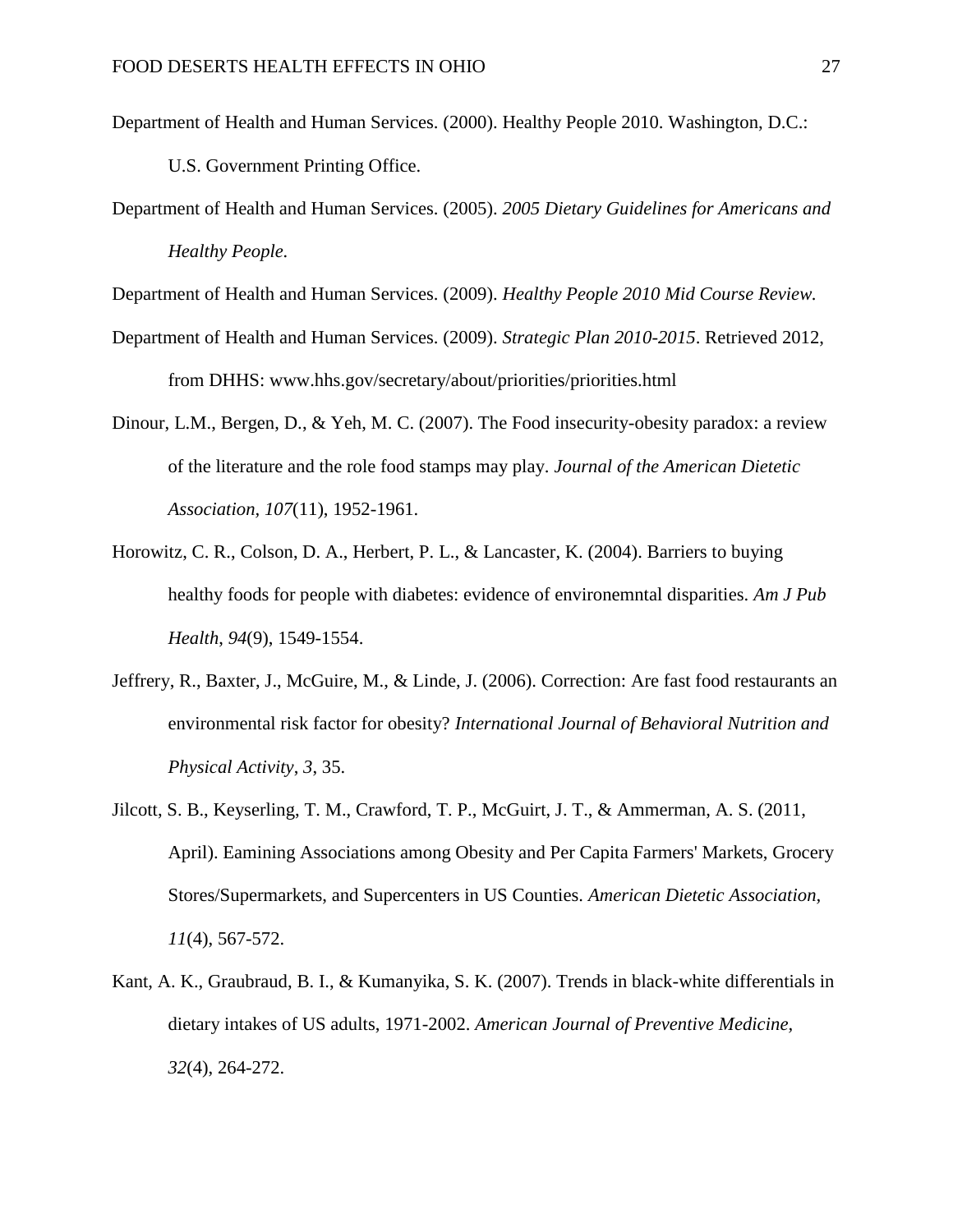- Macintyre, S. (2007). Deprivation amplification revisited; or is it always true that poorer places have poorer access to resources for healthy diets and physical activity? *International Journal of Behavioral Nutrition and Physical Activity*, *4*, 32.
- Mari Gallagher Research & Consulting Group. (2010). *The Food Desert & Food Balance Community Fact Sheet.* Chicago: Mari Gallagher Research & Consulting Group.
- Moore, L. V., & Diez Roux, A. D. (2006). Associations of neighborhood characteristics with the location and type pf food stores. *American Journal of Public Health*, *96*(2), 325-331.
- Morland, K., Diez-Roux, A. V., & Wing, S. (2006). Supermarkets, other food stores, and obesity: the atherosclerosis risk in communities study. *American Journal of Preventive Medicine*, *30*(4), 333-339.
- Morland, K., Wing, S., Diez-Roux, A., & Poole, C. (2002). Neighbourhood characteristics associated with the location of food stores and food service places. *American Journal of Preventive Medicine*, *22*(1), 23-29.
- Murphy, B. (2011). *Living in a Food Desert: How Lack of Access to Healthy Foods Can Affect Public Health.* Washington, DC: National Academies Press.

National Center for Health Statistics. (2009). *Health, United States.*

- Neff, R. A., Palmer, A. M., Mckenzie, S. E., & Lawrence, R. S. (2009). Food Systems and Public Health Disparities. *Journal of Hunger & Environmental Nutrition, 4*, 282-314.
- Nord, M., Andrews, M., & Carlson, S. (2007). *Household Food Security in the United States.* Economic Research Report No. (ERR-66).
- Nord, M., Colemen-Jensen, A., Andrews, M., & Carlson, S. (2010). *Household Food Security in the United States, 2009.* Economic Research Service; USDA.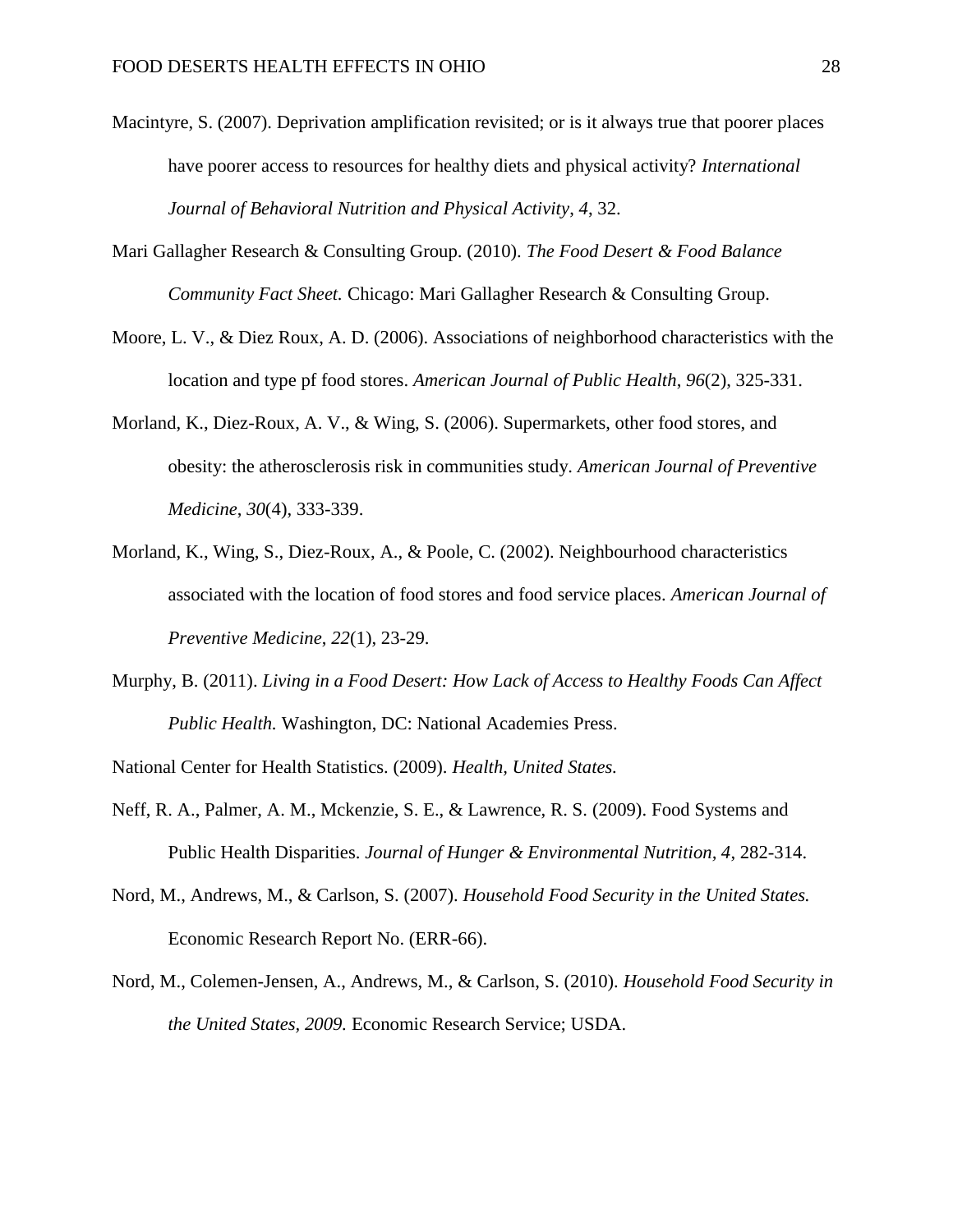- Ogden, C. L., Carroll, M. D., Kit, B. K., & Flegal, K. M. (2012). *Prevalence of Obesity in the United States 2009-2010.* Hyattsville, MD: National Center for Health Statistics.
- Ogden, C., & Carroll, M. (2008). *Prevalence of Obesity Among Children and Adolescents:U.S. Trends 1963-1965 through 2007-2008.* Retrieved 2012, from CDC: www.cdc.gov/nchs/data/hestat/obesity\_child\_07\_08/obesity\_child\_07\_08.pdf
- Salois, M. J. (2011). Obesity and diabetes, the built environment, and the 'local' food economy in the United States. *Economy & Human Biology*, *10*(1), 35-42.
- Schumacher, G., Nischan, M., & Simon, D. B. (2011). We Can Pay the Farmer or We Can Pay the Hospital 2011. *Good Food For All: Healthy Food Access and Affordability*.
- Simopoulos, A. P. (2011). Importance of the Omega-6/Omega-3 Balance in Health and Disease: Evolutionary Aspect of Diet. In N. a. World Council on Genetics, *Healthy Agriculture, Healthy* (pp. 102:10-21). Switzerland: Karger.
- Sparks, A. L., Bania, N., & Leete, L. (2011). Comparative Approaches to Measuring Food Acces in Urban Areas: The Case of Portland, Oregon. *Urban Studies*, 48(8) 1715-1737.
- Steyn, N. M., Mann, J., Bennett, P. H., Temple, N., Zimmet, P., Tuomilehto, J., Lindstrom, J., & Louheranta, A. (2007). Diet, Nutrition and the prevention of type 2 diabetes. *Public Health Nutrition*, *7*(1A), 147-165.
- Story, M., Kaphingst, K. M., Robinson-O'Brien, R., & Glanz, K. (2008). Creating Healthy Food and Eating Environments: Policy and Environmental Approachese*. Annual Review of Public Health*, *29,* 253-272.
- USDA. (2012, 1). *USDA.* Retrieved 2012, from www.choosemyplate.gov.
- Ver Ploeg, M., Breneman, V., Farrigan, T., Hamrick, K., Hopkins, D., Kaufman, P., et al. (2009). *Access to affordable and nutritious food: measuring and understanding food deserts and*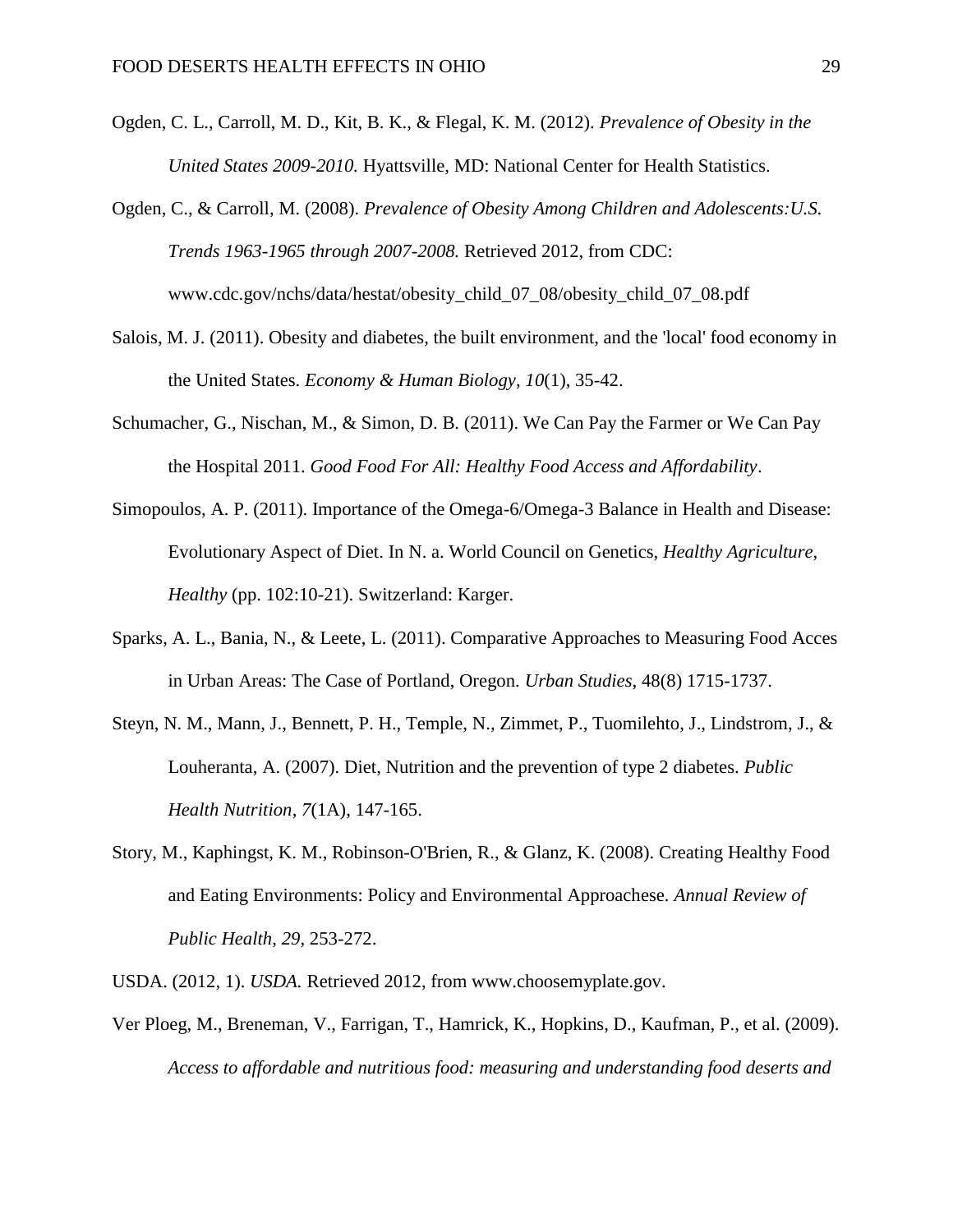*their consequences: Report to Congress.* Retrieved November 16, 2009, from USDA Publications: http://www.ers.usda.gov/Publications/AP/AP036/

- White House Task Force on Childhood Obesity, 2010. (2010). *Solving the problem of childhood obesity within a generation- White House Task Force on Childhood Obesity report to the President.* Retrieved from www.letsmove.gov: www.letsmove.gov/white-house-taskforce-childhood-obesity-report-president
- Wilson, L. A. (1994). Nutrition and food cost study. *Alameda County Social Services Agency*.
- Wu, S. Y., & Green, A. (2000). Projection of chronic illness prevalence and cost inflation. *RAND Health*.
- Yeh, M.-C., & Katz, D. L. (2006). Food, Nutrition and Health of Urban Populaitons. In N. Freeudenberg, S. Galea, & D. Vlahov, *Cities And the Health of the Public* (pp. 106-118). Vanderbilt University Press.
- Zenk, S. N., Odoms-Young, A. M., Dalla, C., Hardy, E., Watkins, A., Hoskins-Wroten, J., et al. (2011). "You have to Hunt for the Fruits, the Vegetables": Environmental Barries and Adaptive Strategies to Acquire Food in a Low-Income African American Neighborhood. *Health, Education and Behavior*, *38*(3) 282-292.
- Zenk, S. N., Schulz, A. J., Israel, B. A., James, S. A., Bao, S., & Wilson, M. L. (2005). Neighborhood racial composition, neighborhood poverty, and supermarket accessibility in metropolitan Detroit. *American Journal of Public Health*, *95*(4), 660-667.